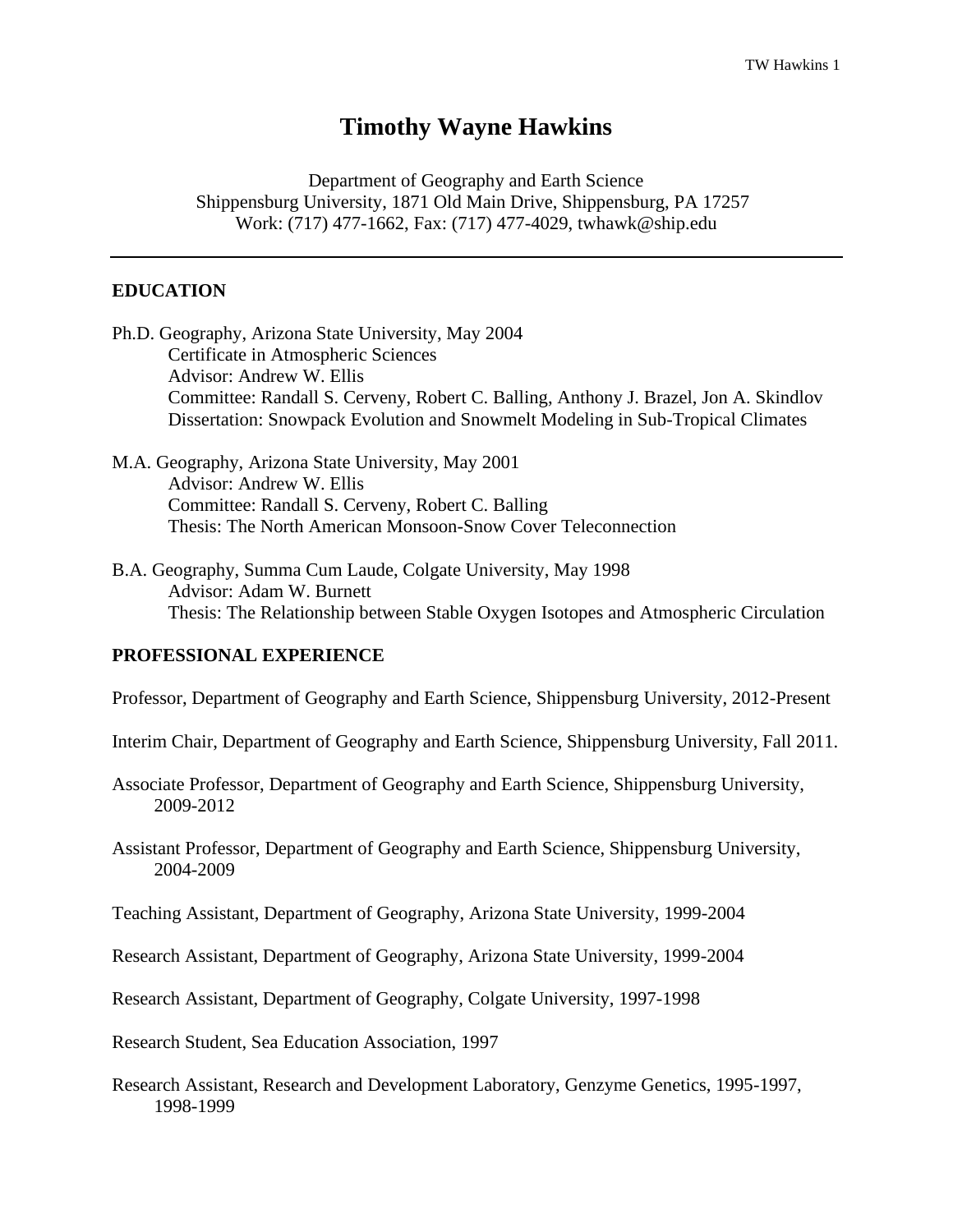### **PUBLICATIONS**

#### **Refereed (\* with students)**

- Woltemade, CW, TW Hawkins C Jantz, and S Drzyzga. 2020. Impact of Changing Climate and Land Cover on Flood Magnitudes on the Delaware River Basin, USA. *Journal of the American Water Resources Association* 56(3): 507-527*.*
- Hawkins, TW and Woltemade, CW. 2019. Impact of Projected 21<sup>st</sup> Century Climate Change on Basin Hydrology and Runoff in the Delaware River Basin, USA. *Journal of Water and Climate Change.*
- \*Moyer, AN and TW Hawkins. 2017. River Effects on the Heat Island of a Small Urban Area. *Urban Climate* 21: 262-277*.*
- Woltemade, CJ and TW Hawkins. 2016. Stream Temperature Impacts because of Changes in Air Temperature, Land Cover, and Stream Discharge: Navarro River Watershed, California, USA. *River Research and Applications* 32(10):2020-2031*.*
- \*Frick, C and TW Hawkins. 2016. A Spatiotemporal Analysis of Tropical Cyclone Tracks in the Atlantic Basin and their Relationship to El Niño-Southern Oscillation. *Physical Geography* 37(1): 26-37*.*
- \*Park, G and TW Hawkins. 2015. An Examination of the Effect of Building Compactness and Green Roofs on Indoor Temperature through the Use of Physical Models. *The Geographical Bulletin* 56:93-101*.*
- Hawkins, TW. 2015. Simulating the Impacts of Projected Climate Change on Streamflow Hydrology for the Chesapeake Bay Watershed. *Annals of the Association of American Geographers* 105:627-648*.*
- \* Hawkins, TW and OA Braun. 2012. Assessing the Influence of Weather Type and Rural Land Cover on a Small Rural Urban Heat Island. *Middle States Geographer* 44:36-46*.*
- \* Gettig, TE and TW Hawkins. 2012. A Meteorologically-Based Raptor Migration Forecast Model for Hawk Mountain Sanctuary, Pennsylvania. *The Geographical Bulletin*  53(2):79-92.
- \* Hawkins, TW and BJ Austin. 2012. Simulating Streamflow and the Effects of Projected Climate Change on the Savage River, Maryland, USA. *Journal of Water and Climate Change* 3(1):28-43*.*
- \* Smith K and TW Hawkins. 2011. Hydroclimatic Trends in the Susquehanna River Basin. *The Pennsylvania Geographer* 49(2):34-49*.*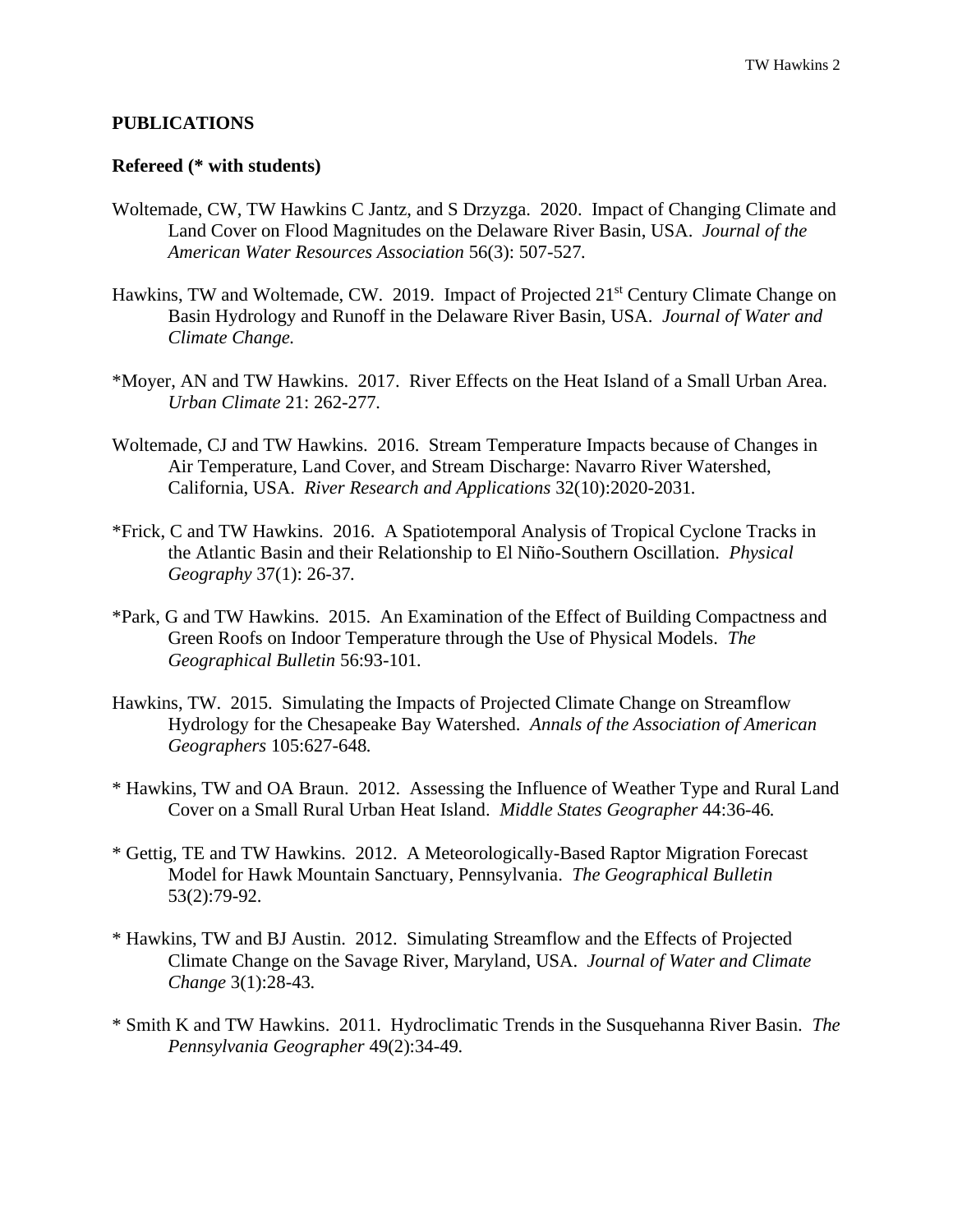- \*Pompeii, WC and TW Hawkins*.* 2011. Assessing the Impact of Green Roofs on Urban Heat Island Mitigation: A Hardware Scale Modeling Approach. *The Geographical Bulletin* 52:52-61.
- \*Hawkins, TW and K Shuren*.* 2011. Historical and Projected Climate Trends Along the Appalachian Trail, USA and the Implications for Trail Usage. *Physical Geography* 32:22-51.
- \*Hawkins, TW and LA Holland*.* 2010. Synoptic and Local Weather Conditions Associated with PM2.5 Concentration in Carlisle, Pennsylvania. *Middle States Geographer* 43:72-84.
- \* Hawkins, TW, KJ Kiphart, and JS Smith*.* 2010. Teaching Upper-Atmosphere Meteorology using Two and Three-Dimensional Models: A Pilot Study. *Bulletin of the American Meteorological Society* 91:549-556.
- Hawkins, TW and AW Ellis. 2010. The Dependence of Streamflow on Antecedent Subsurface Moisture in an Arid Climate. *Journal of Arid Environments* 74:75-86.
- \*Stengl, S, TW Hawkins, and K Fuellhart.2009. Temperature and Precipitation Relationships with Tree Ring Growth for Red Oak and Pin Oak Specimens in South-Central Pennsylvania. *The Pennsylvania Geographer* 47:114-123.
- Hawkins TW. 2009. Book Review: Rivers in History: Perspectives on Waterways in Europe and North America. Ed. C Mauch and T Zeller. *The Pennsylvania Geographer* 47:170- 172*.*
- Hawkins TW. 2009. Hydroclimatic Change on the Salt and Verde Watersheds, Arizona. *The Proceedings of the American Water Resources Spring Specialty Conference: Climate Change and Water Resources,* Anchorage Alaska, May 4-6, 2009.
- \*Doyle, D and TW Hawkins. 2008. Assessing a Small Summer Urban Heat Island in Rural South Central Pennsylvania. *The Geographical Bulletin* 49:65-76.
- Ellis, AW, TW Hawkins, RC Balling, and P Gober. 2008. Estimating Future Runoff Levels for a Semi-Arid Fluvial System in Central Arizona. *Climate Research* 35:227-239.
- \*Goetz KK and TW Hawkins. 2007. Seasonal and Historical Evaporation Estimates for a Small Reservoir in South Central Pennsylvania. *The Pennsylvania Geographer* 45:34-47.
- Hawkins, TW. 2007. Hydrologic Analysis of Localized Property Flooding in South Central, Pennsylvania. *The Pennsylvania Geographer* 45:99-112.
- Hawkins, TW and AW Ellis. 2007. A Case Study of the Energy Budget of a Snowpack in the Arid, Subtropical Climate of the Southwestern United States. *Journal of the Arizona Nevada Academy of Sciences* 39:1-13.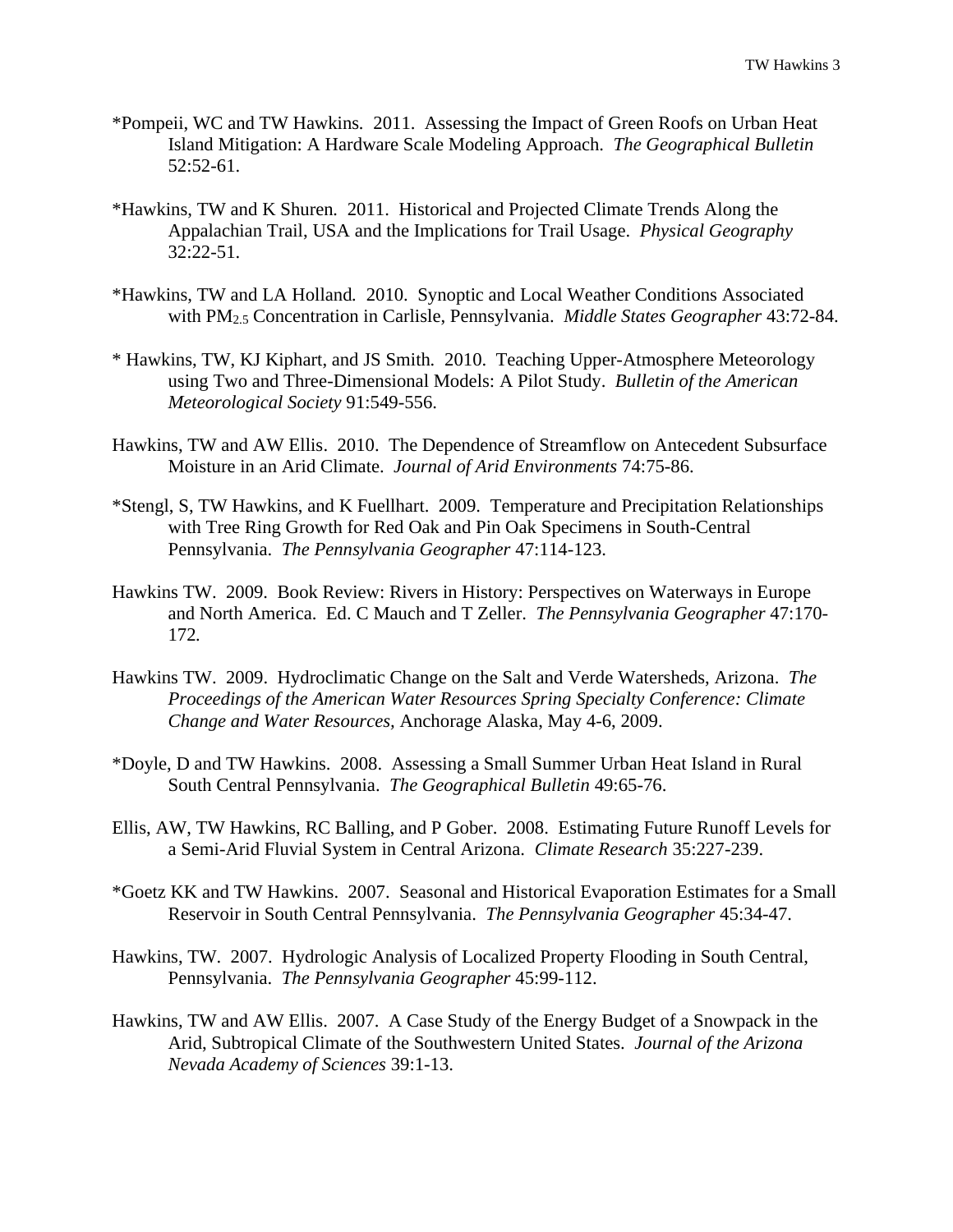- Hawkins, TW. 2005. Parameterization of the Snowmelt Runoff Model for the Salt-Verde System, Arizona during Drought Conditions. *Journal of the Arizona Nevada Academy of Sciences* 38:66-73.
- Oberle, A, W Bigler, and TW Hawkins. 2005. The Role of a PhD Field Exam in Preparing Graduate Students for Academic Careers. *The Professional Geographer* 57**:**452- 461.
- Ellis, AW, EM Saffell, and TW Hawkins. 2004. A Method for Defining Monsoon Onset and Demise in the Southwestern United States. *International Journal of Climatology* 24:247- 265.
- Hawkins, TW, AJ Brazel, WL Stefanov, W Bigler, and EM Saffell. 2004. The Role of Rural Variability in Urban Heat Island Determination for Phoenix, Arizona. *Journal of Applied Meteorology* 43**:**476-486.
- Hawkins, TW. 2003. Geostatistical Analysis of Arizona Summertime Precipitation. *Journal of the Arizona Nevada Academy of Sciences* 36**:**9-17.
- Hawkins, TW, AW Ellis, JA Skindlov, and D Reigle. 2002. Intra-Annual Analysis of the North American Snow Cover- Monsoon Teleconnection: Seasonal Forecast Utility. *Journal of Climate* 15**:**1743-1753.
- Ellis, AW and TW Hawkins. 2001. An Apparent Atmospheric Teleconnection between Snow Cover and the North American Monsoon. *Geophysical Research Letters* 28**:**2653-2656.

#### **Other (\*with students)**

- \*Spatz JR and TW Hawkins. 2009. Shippensburg University's Greenhouse Gas Emissions. *Final Report prepared for administration and Environmental Steering Committee.*
- Hawkins, TW. 2007. Hydroclimatic History of the Salt and Verde Watersheds, Arizona. *Final Report prepared for Salt River Project, Phoenix, Arizona.*
- Hawkins, TW. 2006. Simulating Soil Moisture Content on the Colorado, Salt, and Verde River Basins. *Final Report prepared for Salt River Project, Phoenix, Arizona.*
- Hawkins, TW. 2006. Hydrologic Report for the June 5 and June 7, 2003 Flood Events at the Wollaston Property, 35 Field View Court, Greencastle, Franklin County, Pennsylvania. *Expert document prepared for Franklin County Court of Common Pleas / Civil Action No. 2003-2584.*
- Hawkins, TW. 2004. Snowpack Evolution and Snowmelt Modeling in Sub-Tropical Climates. *Arizona State University Doctoral Dissertation.*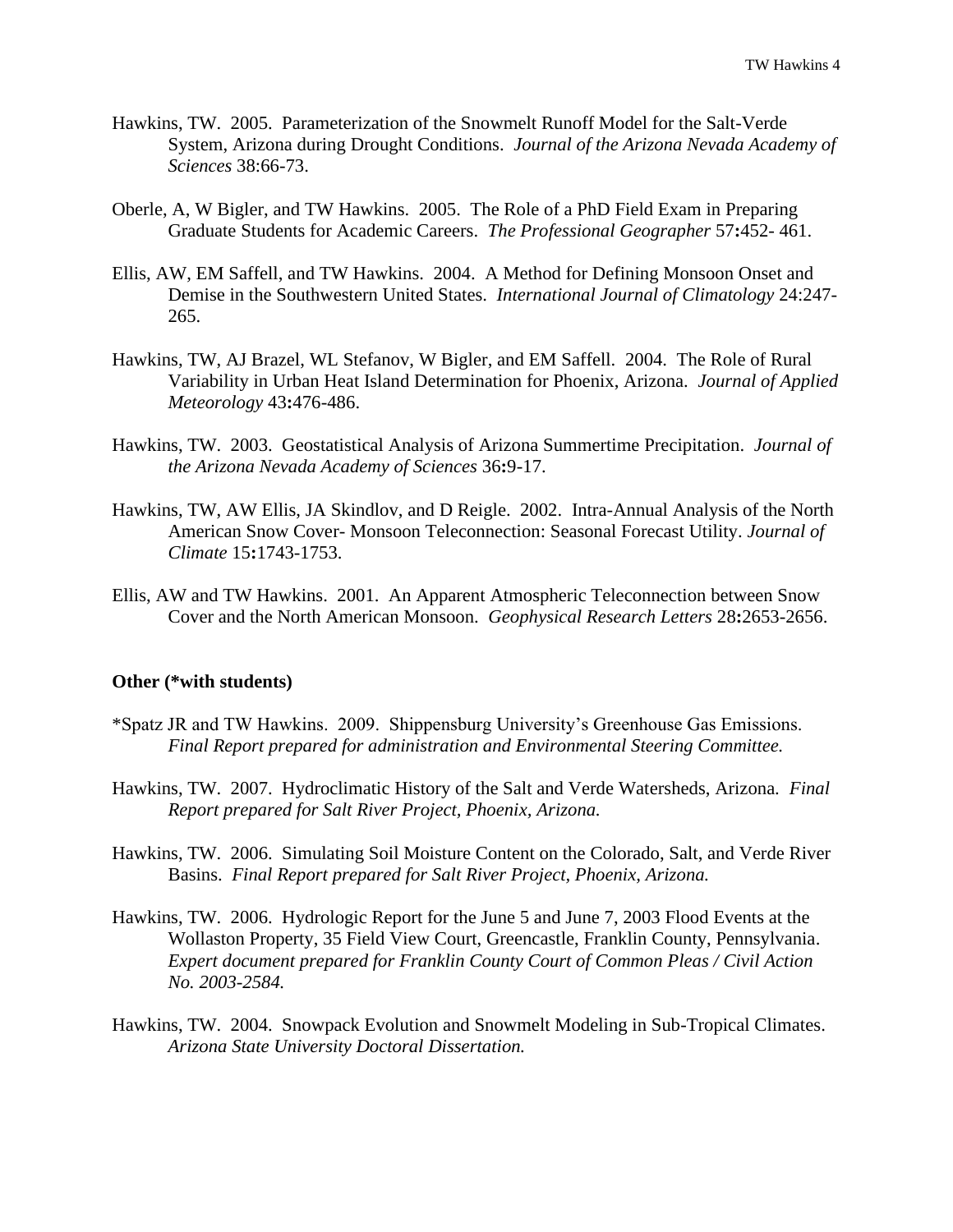- Hawkins, TW. 2001. The North American Snow Cover-North American Monsoon Teleconnection. *Arizona State University Master's Thesis.*
- Hawkins, TW and AW Ellis. 2000. North American Snow Cover: A Potential Forecast Tool for the North American Monsoon. *Proceedings of the Second Southwest Weather Symposium.* Tucson AZ, September 2000.
- Hawkins, TW. 1998. The Relationship between Stable Oxygen Isotopes and Atmospheric Circulation. *Colgate University Senior Honors Thesis.*

## **CONFERENCE AND INVITED ACADEMIC PRESENTATIONS (\*with students)**

- Jantz, C, Hawkins, TW, and Jantz, PJ. 2019. Assessing Natural Resources for the Appalachian Trail. PA Greenways and Trail Summit. Shippensburg, PA.
- Hawkins, TW. 2019. The Impact of Future Climate Variability on the Hydrology of the Delaware River Basin. Stroud Water Research Center. Avondale, PA.
- Hawkins, TW. 2019. The Impact of Future Climate Variability on the Hydrology of the Delaware River Basin. Annual Meeting of the American Association of Geographers. Washington, DC.
- Hawkins, TW. 2019. The Impact of Future Climate Variability on the Hydrology of the Delaware River Basin. Delaware River Basin Commission. West Trenton, New Jersey.
- Hawkins, TW. 2018. The Impact of Future Climate Variability on the Hydrology of the Delaware River Basin. Delaware Watershed Research Conference. Philadelphia, Pennsylvania.
- Hawkins, TW. 2018. The Impact of Future Climate Variability on the Hydrology of the Delaware River Basin. Annual Meeting of the American Water Resources Association. Baltimore, Maryland.
- \*Moyer, AN and TW Hawkins. 2017. River Effects on the Heat Island of a Small Urban Area. Annual Meeting of the American Association of Geographers. Boston, Massachusetts.
- \*Frick, C and TW Hawkins. 2015. A Spatiotemporal Analysis of Tropical Cyclone Tracks in the Atlantic Basin: 1970-2003. Annual Meeting of the American Association of Geographers. Chicago, Illinois.
- Hawkins, TW. 2015. Simulating the Impacts of Projected Climate Change on Streamflow Hydrology for the Chesapeake bay Watershed. Annual Meeting of the American Meteorological Society. Phoenix, Arizona.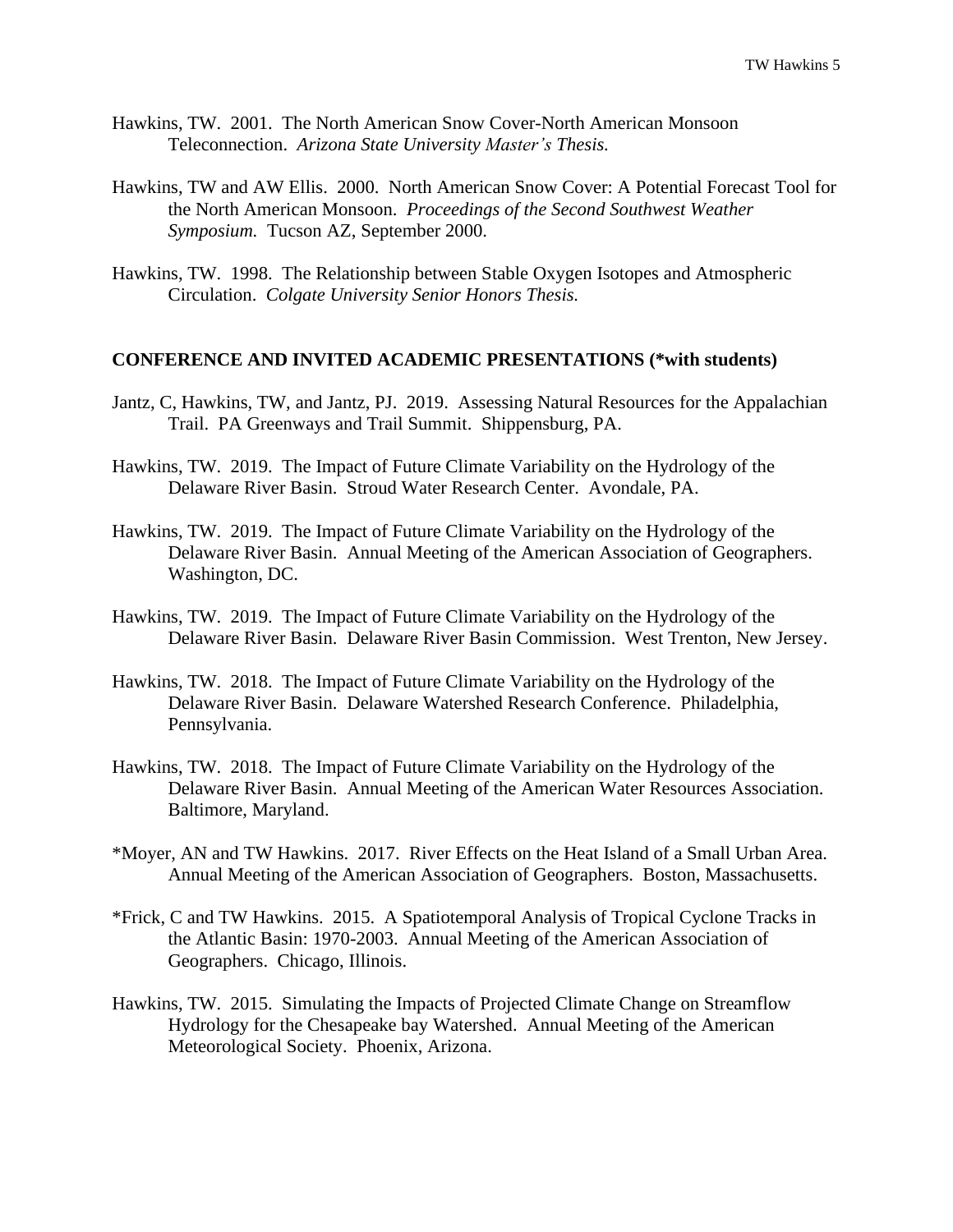- Hawkins, TW. 2014. Changing Climate in the South Mountain Region: How a Changing Global Climate is Affecting the Local Landscape. South Mountain Speaker Series. Carlisle, Pennsylvania.
- \*Park, G and TW Hawkins. 2014. Using Cost-Benefit Analysis and Building Compactness to Determine the most Cost Effective Buildings to Install Green Roofs in Harrisburg, Pennsylvania. Annual Meeting of the Middle States Division of the Association of American Geographers. York, Pennsylvania.
- Hawkins TW and IB Hawkins. 2014. Interviewing a Global Warming Skeptic. Cooling the Liberal Arts, Workshop for Teaching about Climate Change. Carlisle, Pennsylvania.
- Hawkins TW. 2013. A Hydrologic Model for Assessing the Impacts of Climate Change on the Chesapeake Bay Watershed. Susquehanna River Basin Commission. Harrisburg, Pennsylvania.
- \*Hawkins TW and AO Braun. 2012. Assessing the Influence of Weather Type and Rural Land Cover on a Small Urban Heat Island. Annual Meeting of the Association of American Geographers. New York City, New York.
- \*Kubach HK and TW Hawkins. 2012. Weather and Wine Grape Quality: A Comparative Study of Two Adams County, Pennsylvania Vineyards. Annual Meeting of the Association of American Geographers. New York City, New York.
- Hawkins TW 2011. Teaching Conservation and Alternative Energy by Example. Annual Meeting of the National Council for Geographic Education. Portland, Oregon.
- \*Hawkins TW and KL Smith. 2011. Historical and Projected Climate Trends along the Appalachian Trail, United States and the Ramifications for Trail Usage. Annual Meeting of the Association of American Geographers. Seattle, Washington.
- \*Hawkins TW and LA Holland. 2010. Synoptic and Local Weather Conditions Associated with PM2.5 Concentration in Carlisle, Pennsylvania. Joint Meeting of the Pennsylvania Geographical Society and Mid-Atlantic Division of the Association of American Geographers. York, Pennsylvania.
- Hawkins TW. 2010. A Student-Centered Research Program using Urban Heat Islands. Annual Meeting of the National Council for Geographic Education. Savannah, Georgia.
- \*Austin, B and TW Hawkins. 2010. Simulating Streamflow and the Impacts of Climate Change on the Savage River, Maryland. Seminar for the Interstate Commission on the Potomac River Basin. Rockville, MD.
- \*Austin, B and TW Hawkins. 2010. Simulating Streamflow and the Impacts of Climate Change on the Savage River, Maryland. Annual Meeting of the Association of American Geographers. Washington, DC.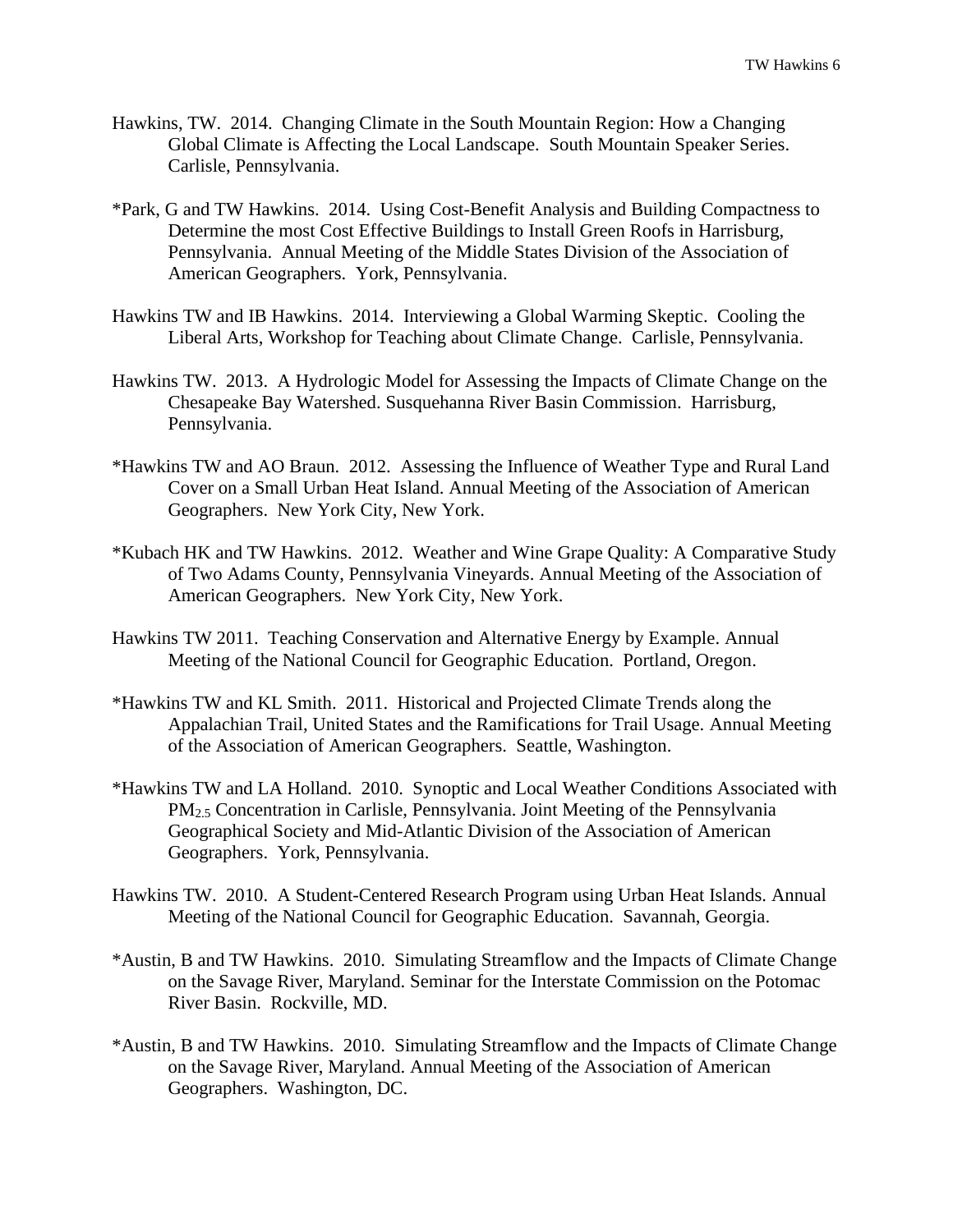- \*Pompeii, WC and TW Hawkins. 2010. Assessing Urban Heat Island Mitigation using Green Roofs: A Hardware Scale Modeling Approach. Annual Meeting of the Association of American Geographers. Washington, DC.
- Hawkins, TW. 2010. Hydroclimatic and Agricultural Trends in the Eastern United States. Annual Meeting of the Association of American Geographers. Washington, DC.
- \*Hawkins TW and L Rundall. 2009. Weather Influences on Carlisle's Air Quality. Central Pennsylvania Clean Air Board Community Meeting. Carlisle, PA.
- \*Hawkins TW and K Shuren. 2009. Climate Trends Along the Appalachian Trail, United States and the Potential Effects on Thru-Hiking. Annual Meeting of the Middle States Division of the Association of American Geographers. New Paltz, NY.
- \*Beck, AJ and TW Hawkins. 2009. A Comparison of Selected Wisconsin Counties Using an Atmospheric Hazard Vulnerability Assessment. Annual Meeting of the Middle States Division of the Association of American Geographers. New Paltz, NY.
- \*Rundall, L and TW Hawkins. 2009. A Meteorological Analysis of Particulate Matter Pollution for Carlisle, PA. Annual Meeting of the Middle States Division of the Association of American Geographers. New Paltz, NY.
- \*Hawkins TW, KJ Kiphart, and JS Smith. 2009. Teaching Meteorology in Two and Three Dimensions. Annual Meeting of the National Council for Geographic Education. San Juan, Puerto Rico.
- Hawkins, TW. 2009. A Meteorologically-Based Raptor Migration Forecast Model for Hawk Mountain Sanctuary. Seminar at Hawk Mountain Sanctuary*,* Kempton, Pennsylvania.
- Hawkins, TW. 2009. Hydroclimatic Change on the Salt and Verde Watersheds, Arizona. American Water Resources Spring Specialty Conference: Climate Change and Water Resources*,* Anchorage, Alaska.
- Ellis, AW, TW Hawkins, and GM Garfin. 2009. Drought Index Verification in the Colorado River Basin, USA. Annual Meeting of the Association of American Geographers. Las Vegas, Nevada.
- Hawkins, TW. 2009. Relationships between Hydroclimate and Land Use-Land Cover in the United States. Annual Meeting of the Association of American Geographers. Las Vegas, Nevada.
- \*Hawkins, TW and D Doyle. 2008. Assessing a Small Summer Urban Heat Island in Rural South Central Pennsylvania. Annual Meeting of the Middle States Division of the Association of American Geographers. Lancaster, Pennsylvania.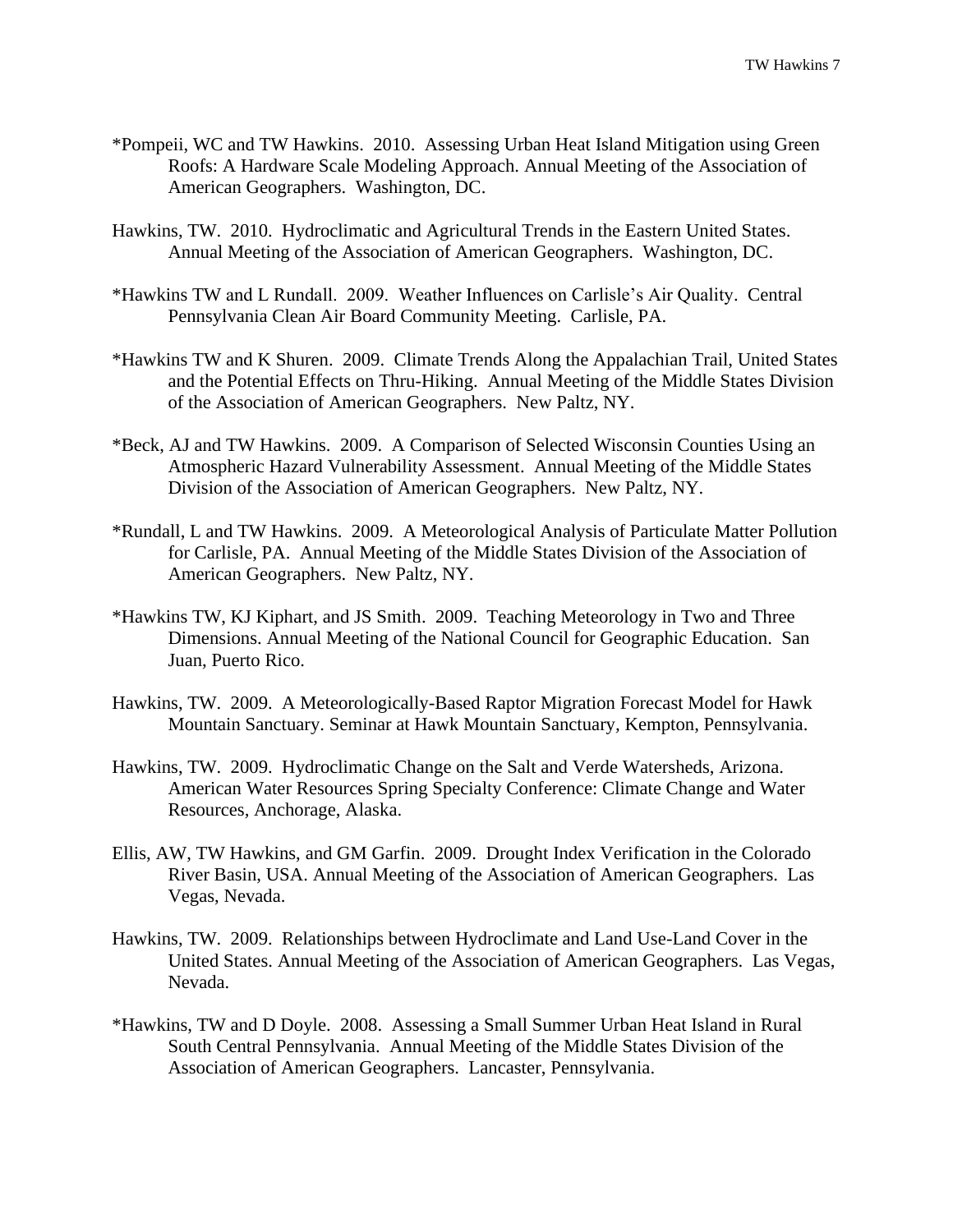- \*Kiphart, K and Hawkins, TW. 2008. Teaching Upper Atmospheric Meteorology in Two and Three Dimensions. Annual Meeting of the Middle States Division of the Association of American Geographers. Lancaster, Pennsylvania.
- Hawkins, TW. 2008. Climate Change: Current Knowledge, Anticipated Impacts, Practical Solutions. Department of Geography and Earth Science Seminar Series. Shippensburg, Pennsylvania.
- Hawkins, TW. 2008. Hydroclimatic Trends for the Salt and Verde Watersheds, Arizona. Annual Meeting of the Association of American Geographers. Boston, Massachusetts.
- Hawkins, TW. 2007. Assessing the Dependency Streamflow on Antecedent Soil Moisture on the Salt and Verde Watersheds, Arizona. Annual Meeting of the American Water Resources Association. Albuquerque, New Mexico.
- \*Hawkins, TW and KK Goetz. 2007. Seasonal and Historical Evaporation Estimates for a Small Reservoir in South Central Pennsylvania. Pennsylvania Geographical Society Annual Meeting. Johnstown, Pennsylvania.
- Hawkins, TW. 2007. Assessing the Importance of Antecedent Soil Moisture Conditions for Predicting Reservoir Inflows on the Colorado River Basin. Annual Meeting of the Association of American Geographers. San Francisco, California.
- Hawkins, TW. 2006. A Case Study of Hydrologic Applications used for Judicial Proceedings. Pennsylvania Geographical Society Annual Meeting. Salisbury, Maryland.
- Rengert, AC, T Baerwald, D Ives Dewey, TW Hawkins, J Pipkin, and G Pope. 2006. Issues for New Faculty: An Open Dialogue between Some Who Are and Some Who've Been. Panel Discussion. Annual Meeting of the Middle States Division of the Association of American Geographers. New Brunswick, New Jersey.
- Hawkins, TW. 2006. A 110 Year Hydroclimatology of the Colorado River Basin by Means of a Modified, Distributed, Climatic Water Budget. 102<sup>nd</sup> Annual Meeting of the Association of American Geographers. Chicago, Illinois.
- Hawkins, TW. 2005. Parameterization of the Snowmelt Runoff Model during Drought Conditions. Pennsylvania Geographical Society Annual Meeting. Greensburg, Pennsylvania.
- Hawkins, TW. 2005. Modeling the Energy Budget of an Arid, Subtropical Snowpack in Arizona. 101<sup>st</sup> Annual Meeting of the Association of American Geographers. Denver, Colorado.
- Hawkins, TW. 2004. Snowmelt Modeling and Water Resources in Arid Climates. Pennsylvania Geographical Society Annual Meeting. New Cumberland, Pennsylvania.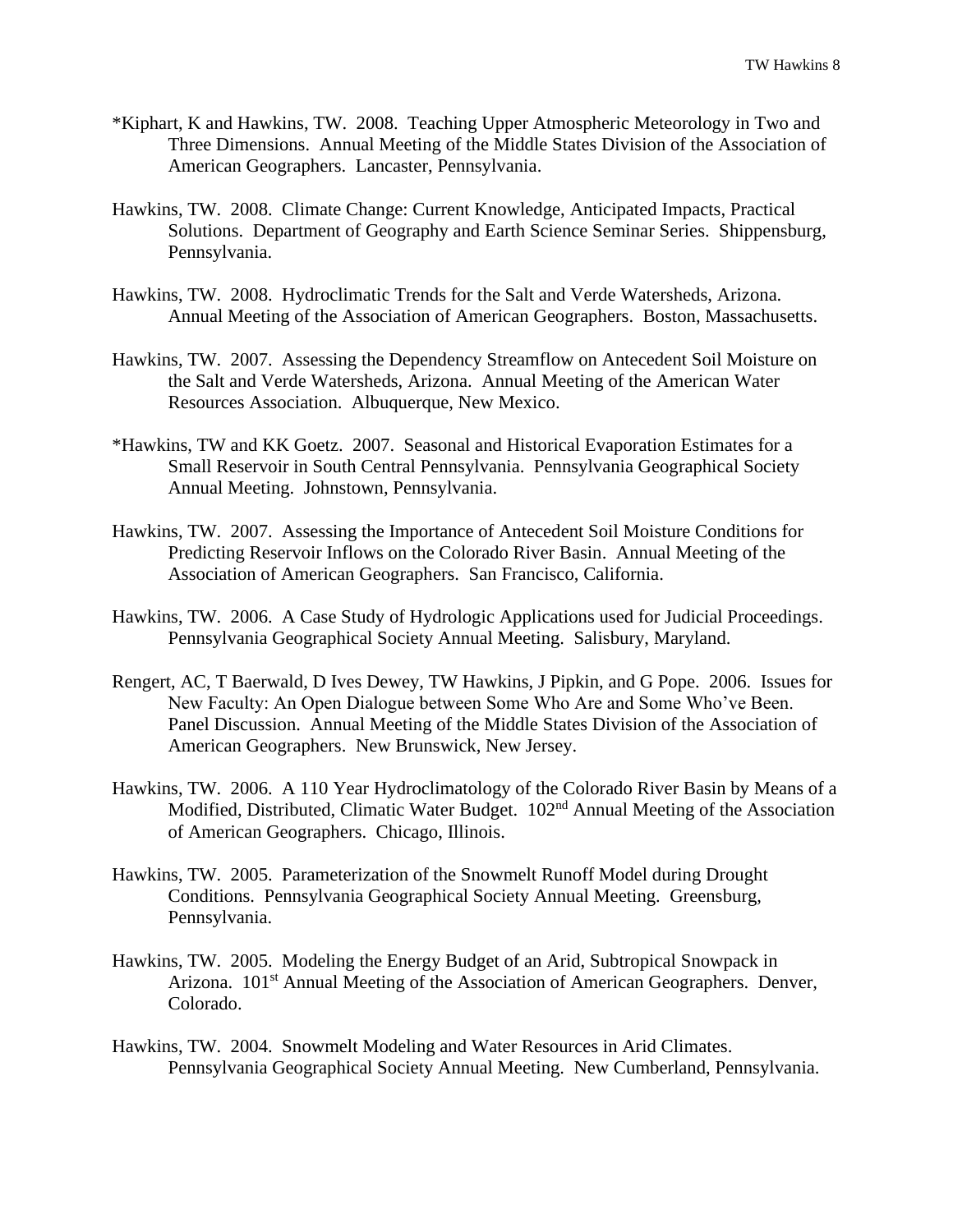- Oberle, A, W Bigler, and TW Hawkins. 2004. The Role of a Ph.D. Field Exam in Assessing and Developing Geographic Skills and Preparing Graduate Students for Academic Careers. Association of Pacific Coast Geographers Annual Meeting. San Luis Obispo, California.
- Hawkins, TW, AJ Brazel, WL Stefanov, W Bigler, and EM Saffell. 2004. The Role of Rural Variability in Urban Heat Island Determination for Phoenix, Arizona. 100<sup>th</sup> Annual Meeting of the Association of American Geographers. Philadelphia, Pennsylvania.
- Hawkins, TW. 2003. Water Resources and Snow Cover in Arizona. 2003 Arizona State University, Department of Geography Annual Banquet. Tempe, Arizona.
- Hawkins, TW. 2003. Pilot Study: A Gridded Forecast Model for Predicting Valley-Wide Air Temperatures for Phoenix, AZ. 99<sup>th</sup> Annual Meeting of the Association of American Geographers. New Orleans, Louisiana.
- Ellis, AW and TW Hawkins. 2003. Climatic Considerations in Forecasting the North American Monsoon. 99<sup>th</sup> Annual Meeting of the Association of American Geographers. New Orleans, Louisiana.
- Ellis, AW and TW Hawkins. 2002. Climatic Considerations in Seasonal Forecasting of the North American Monsoon. Summer Convective Workshop. National Weather Service-Salt River Project. Phoenix, Arizona.
- Hawkins, TW. 2002. The Role of Snow Cover in a North American Monsoon Forecast Algorithm. 98th Annual Meeting of the Association of American Geographers.Los Angeles, California.
- Hawkins, TW. 2002. Geostatistical Analysis of Arizona Summertime Precipitation. 98<sup>th</sup> Annual Meeting of the Arizona Nevada Academy of Sciences.Glendale, Arizona.
- Hawkins, TW and AW Ellis. 2001. North American Snow Cover: A Potential Seasonal Forecast Tool for the North American Monsoon.  $97<sup>th</sup>$  Annual Meeting of the Association of American Geographers.New York, New York.
- Hawkins, TW and AW Ellis. 2001. North American Snow Cover: A Potential Seasonal Forecast Tool for the North American Monsoon. Arizona State University Graduates in Earth and Life Sciences Symposium.Tempe, Arizona.
- Hawkins, TW and AW Ellis. 2000. North American Snow Cover: A Potential Forecast Tool for the North American Monsoon. Second Southwest Weather Symposium. Tucson, Arizona.
- Ellis, AW and TW Hawkins. 2000. Associations between North American Snow Cover and Summer Monsoon Intensity. 96<sup>th</sup> Annual Meeting of the Association of American Geographers. Pittsburgh, Pennsylvania.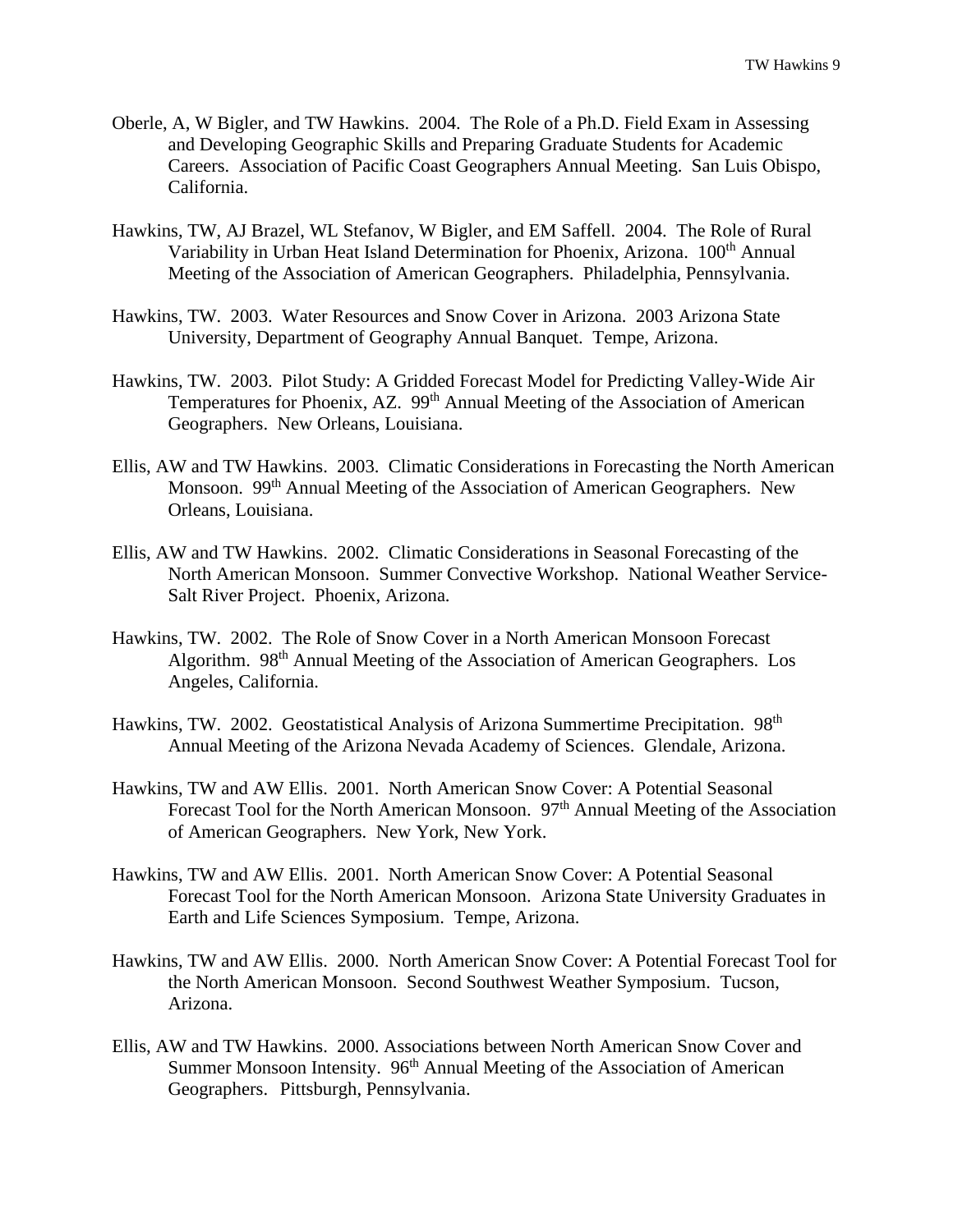## **RESEARCH GRANTS AND FUNDED PROJECTS (\*with students)**

- Jantz, CA TW Hawkins, P Jantz. 2018. Natural Resource Condition Assessment for the Appalachian National Scenic Trail. Funded by: National Park Serice under Chesapeake Watershed Cooperative Ecosystem Studies Unit. 3 years. \$150,000.
- Jantz, CA TW Hawkins, CJ Woltemade, P Jantz, SA Drzyzga. 2017. How Will Forest Ecosystems and Hydrologic Processes in the Delaware River Basin be Affected by Climate Change and Land Cover Change?. Funded by: Delaware Watershed Research Fund. 3 years. \$486,000.
- \*Frick, C and TW Hawkins. 2015. A Spatiotemporal Analysis of Tropical Cyclone Tracks in the Atlantic Basin: 1970-2103. Funded by: Shippensburg University Institute for Public Service. One time cost. \$1000.
- \*Seils, K and TW Hawkins. 2014. Establishing a Quality Value of Sky Glow for Shippensburg, Pennsylvania. Funded by: Shippensburg University Institute for Public Service. One time cost. \$319.
- \*Moyer, AN and TW Hawkins. 2014. Assessing the Effects of a River on a Small Urban Heat Island in Central Pennsylvania. Funded by: Shippensburg University Institute for Public Service. One time cost. \$541.
- \*Park, G and TW Hawkins. 2014. Using Cost-Benefit Analysis and Building Compactness to Determine the most Cost Effective Buildings to Install Green Roofs in Harrisburg, Pennsylvania. Funded by: Shippensburg University Institute for Public Service. One time cost. \$996.
- \*Kubach, HK and TW Hawkins. 2011. Weather and Wine Grape Quality: A Comparative Study of Two Adams County, PA Vineyards. Funded by: Shippensburg University Institute for Public Service. One time cost. \$500.
- \*Austin, WC and TW Hawkins. 2009. Simulating Streamflow and the Impacts of Climate Change on the Savage River, Maryland. Funded by: Shippensburg University Institute for Public Service. One time cost. \$428.
- \*Pompeii, B and TW Hawkins. 2009. Assessing Urban Heat Island Mitigation using Green Roofs: A Hardware Scale Modeling Approach. Funded by: Shippensburg University Institute for Public Service. One time cost. \$428.
- \*Rundall, L and TW Hawkins. 2009. A Meteorological Analysis of Particulate Matter Pollution for Carlisle, PA. Funded by: Shippensburg University Institute for Public Service. One time cost. \$514.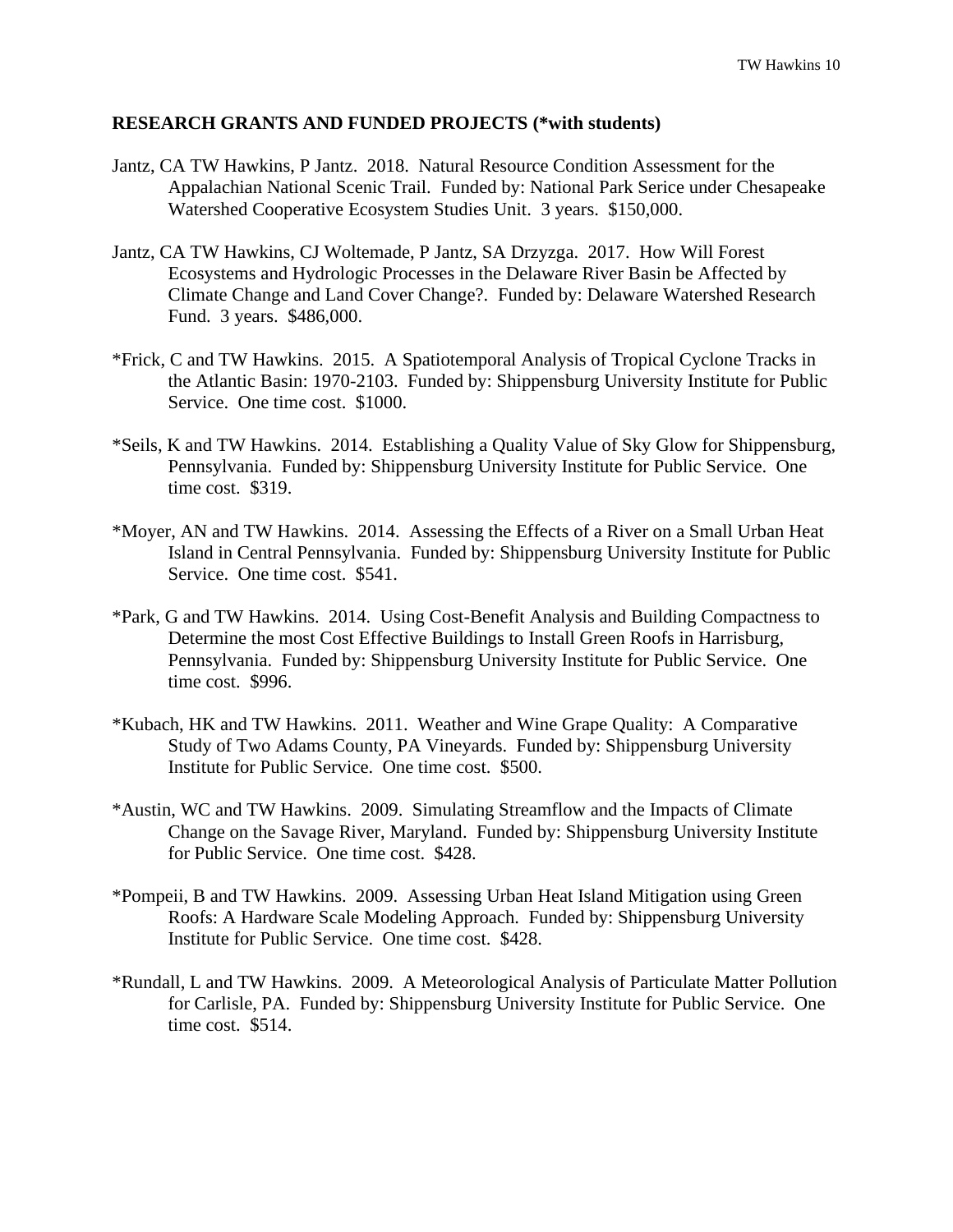- \*Beck, AJ and TW Hawkins. 2009. A Comparison of Selected Wisconsin Counties Using an Atmospheric Hazard vulnerability Assessment. Funded by: Shippensburg University Institute for Public Service. One time cost. \$1083.
- Hawkins, TW. 2009. A Synoptic Climatology for PM 2.5 Data for Carlisle, Pennsylvania: Phase II. Funded by: Shippensburg University Center for Land Use. 3 months. \$4,750.
- \*Pompeii, WC and TW Hawkins. 2009. Assessing Urban Heat Island Mitigation using Green Roofs: A Hardware Scale Modeling Approach. Funded by: Shippensburg University Institute for Public Service. One time cost. \$500.
- Hawkins, TW. 2009. A Synoptic Climatology for PM 2.5 Data for Carlisle, Pennsylvania. Funded by: Shippensburg University Center for Land Use. 3 months. \$5,050.
- \*Kiphart, KJ and TW Hawkins. 2008. Teaching Upper Atmospheric Meteorology in Two and Three Dimensions. Funded by: Shippensburg University Institute for Public Service. One time cost. \$300.
- Hawkins, TW and AW Ellis. 2007. Hydroclimatic History for the Salt and Verde Watershed. Funded by: Salt River Project. 1 year. \$16,417.
- Hawkins, TW. 2007. The Impact of Land Use Change on Climate Change in the United States. Funded by: Shippensburg University Research and Scholarship Program. 1 year. \$14,460.
- Hawkins, TW. 2006. Climate Change and Land Use Change in the Cumberland Valley, Pennsylvania. Funded by: Faculty Professional Development Council of the Pennsylvania State System of Higher Education. 1 year. \$5,290.
- Hawkins, TW. 2006. Hydrologic Report for the June 5 and June 7, 2003 Flood Events at the Wollaston Property, 35 Field View Court, Greencastle, Franklin County, Pennsylvania. *Expert document prepared for Franklin County Court of Common Pleas / Civil Action No. 2003-2584.* Funded by: O'Connell and Silvis, LLP. 37 hours. \$5500.
- \*Hawkins, TW, K Goetz, and D Klinger. 2006. Simulating Evaporation off Small Drinking Supply Reservoirs. Funded by: Miklausen-Likar Science Research Fund, Shippensburg University Foundation. One time cost. \$450.
- Hawkins, TW and AW Ellis. 2005. Simulating Soil Moisture Content on the Salt River Project Basins: Phase I. Funded by: Salt River Project. 1 year. \$21,152.
- Hawkins, TW and AW Ellis. 2003. Evaluating and Modeling Snow Pack Evolution in Arizona. Funded by: Salt River Project. 8 months. \$19,743.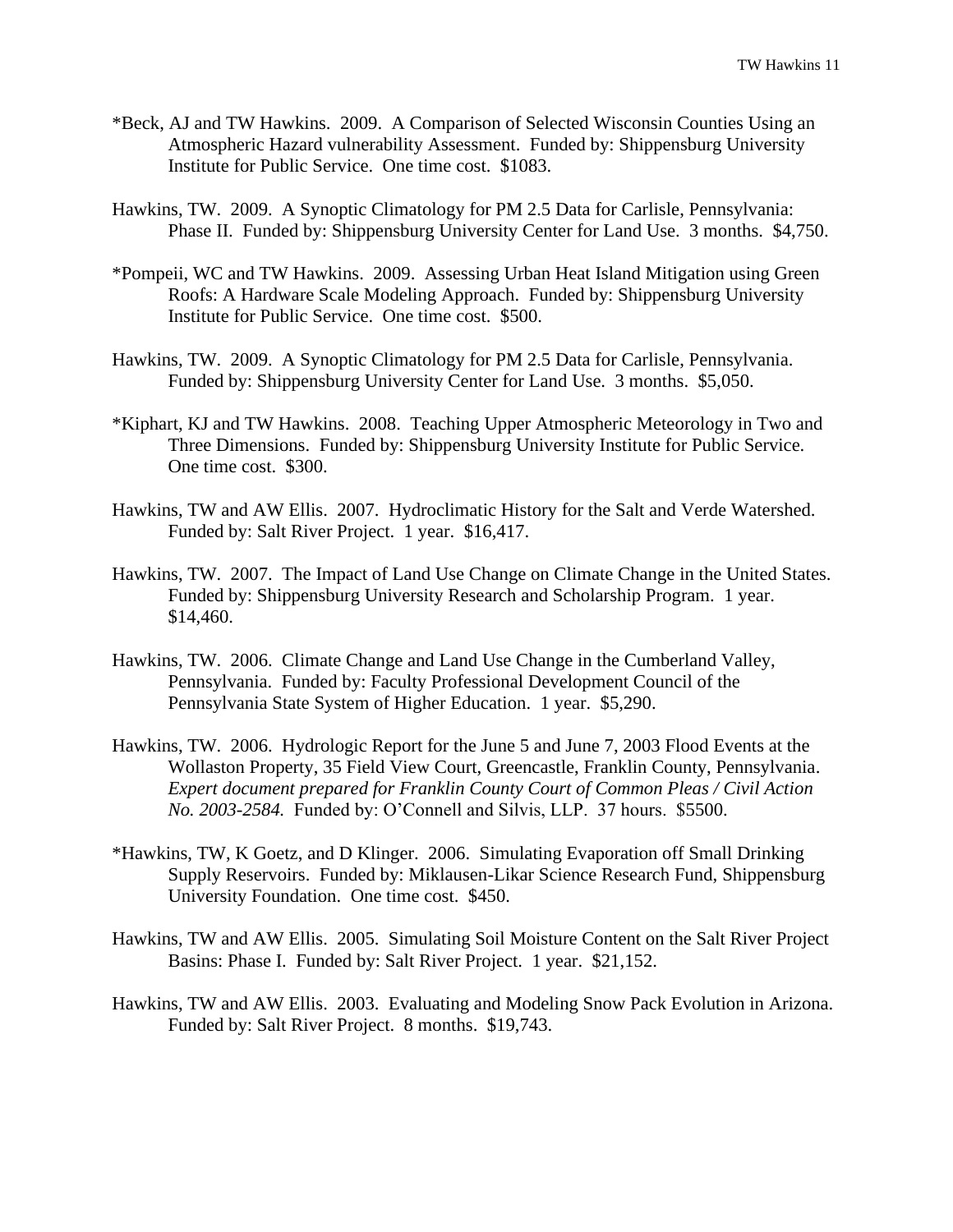- Hawkins, TW. 2003. Factors Controlling Snow Pack Evolution in Arizona. Funded by: Melvin G. Marcus Scholarship, Department of Geography, Arizona State University. 6 months. \$800.
- Hawkins, TW. 2002. Factors Controlling Snow Pack Evolution in Arizona. Funded by: Salt River Project. One time cost. \$1045.

I was actively involved in the following proposals as a graduate assistant.

- Ellis, AW. 2002. Operationalization of the Algorithms for Seasonal Monsoon Intensity Prediction (ASMIP). Funded by: Salt River Project. 2.5 months. \$19,227.
- Ellis, AW. 2001. Development of the Algorithms for Seasonal Monsoon Intensity Predictions (ASMIP) package for Utilities Planning and Management. Funded by: Salt River Project. 12 months. \$40,268.
- Ellis, AW. 2000. A Potential Forecasting Tool for the Arizona Monsoon: The North American Snow Cover-Monsoon Teleconnection. Funded by: Salt River Project. 8 months. \$18,523.

## **OTHER GRANTS**

- Hawkins, TW. 2019. Center for Faculty Excellence in Scholarship and Teaching Travel Grant. Funded by: Shippensburg University. One time cost. \$725.
- Hawkins, TW. 2017. Center for Faculty Excellence in Scholarship and Teaching Travel Grant. Funded by: Shippensburg University. One time cost. \$1000.
- Hawkins, TW. 2015. Center for Faculty Excellence in Scholarship and Teaching Travel Grant. Funded by: Shippensburg University. One time cost. \$1400.
- Hawkins, TW. 2013. Center for Faculty Excellence in Scholarship and Teaching Faculty Training and Continued Education Grant. Funded by: Shippensburg University. One time cost. \$1056.
- Hawkins, TW. 2012. Center for Faculty Excellence in Scholarship and Teaching Faculty Training and Continued Education Grant. Funded by: Shippensburg University. One time cost. \$840.
- Hawkins, TW. 2012. Center for Faculty Excellence in Scholarship and Teaching Faculty Training and Continued Education Grant. Funded by: Shippensburg University. One time cost. \$776.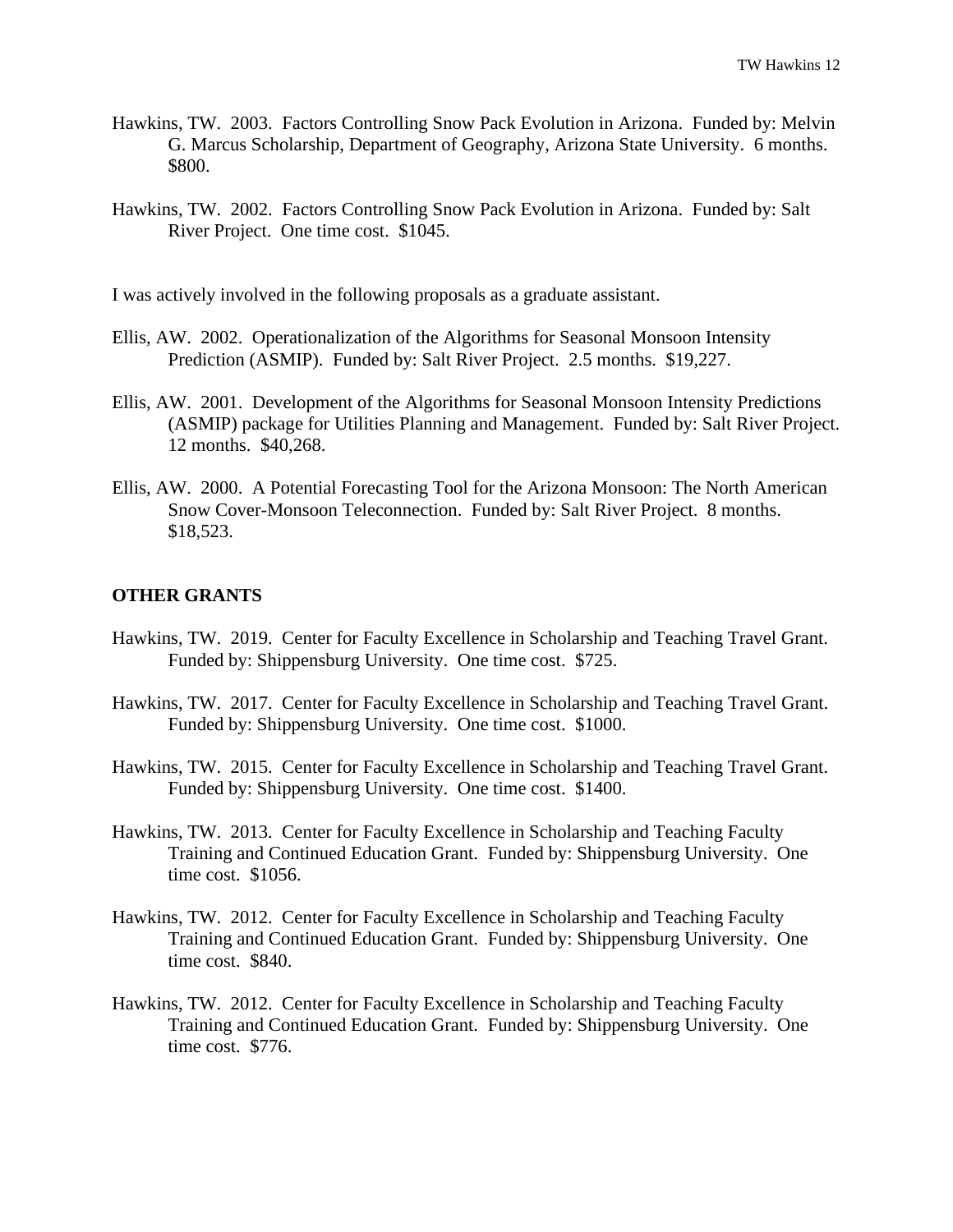- Hawkins, TW. 2011. Center for Faculty Excellence in Scholarship and Teaching Travel Grant. Funded by: Shippensburg University. One time cost. \$900.
- Hawkins, TW. 2010. Center for Faculty Excellence in Scholarship and Teaching Travel Grant. Funded by: Shippensburg University. One time cost. \$900.
- Hawkins, TW. 2010. Center for Faculty Excellence in Scholarship and Teaching Travel Grant. Funded by: Shippensburg University. One time cost. \$500.
- Hawkins, TW. 2009. Center for Faculty Excellence in Scholarship and Teaching Travel Grant. Funded by: Shippensburg University. One time cost. \$1000.
- Hawkins, TW. 2009. Center for Faculty Excellence in Scholarship and Teaching Travel Grant. Funded by: Shippensburg University. One time cost. \$500.
- Hawkins, TW. 2009. Center for Faculty Excellence in Scholarship and Teaching Travel Grant. Funded by: Shippensburg University. One time cost. \$1000.
- Hawkins, TW. 2008. Center for Faculty Excellence in Scholarship and Teaching Travel Grant. Funded by: Shippensburg University. One time cost. \$500.
- Hawkins, TW. 2007. Center for Faculty Excellence in Scholarship and Teaching Travel Grant. Funded by: Shippensburg University. One time cost. \$1000.
- Hawkins, TW. 2007. Dean's Office Travel Grant. Funded by: Shippensburg University. One time cost. \$392.
- Hawkins, TW. 2007. Center for Faculty Excellence in Scholarship and Teaching Travel Grant. Funded by: Shippensburg University. One time cost. \$1000.
- Hawkins, TW. 2006. Dean's Office Travel Grant. Funded by: Shippensburg University. One time cost. \$264.
- Hawkins, TW. 2006. Center for Faculty Excellence in Scholarship and Teaching Faculty Training and Continued Education Grant. Funded by: Shippensburg University. One time cost. \$293.
- Hawkins, TW. 2006. Center for Faculty Excellence in Scholarship and Teaching Faculty Training and Continued Education Grant. Funded by: Shippensburg University. One time cost. \$335.
- Hawkins, TW. 2005. Center for Faculty Excellence in Scholarship and Teaching Travel Grant. Funded by: Shippensburg University. One time cost. \$1000.
- Hawkins, TW. 2005. Dean's Office Travel Grant. Funded by: Shippensburg University. One time cost. \$209.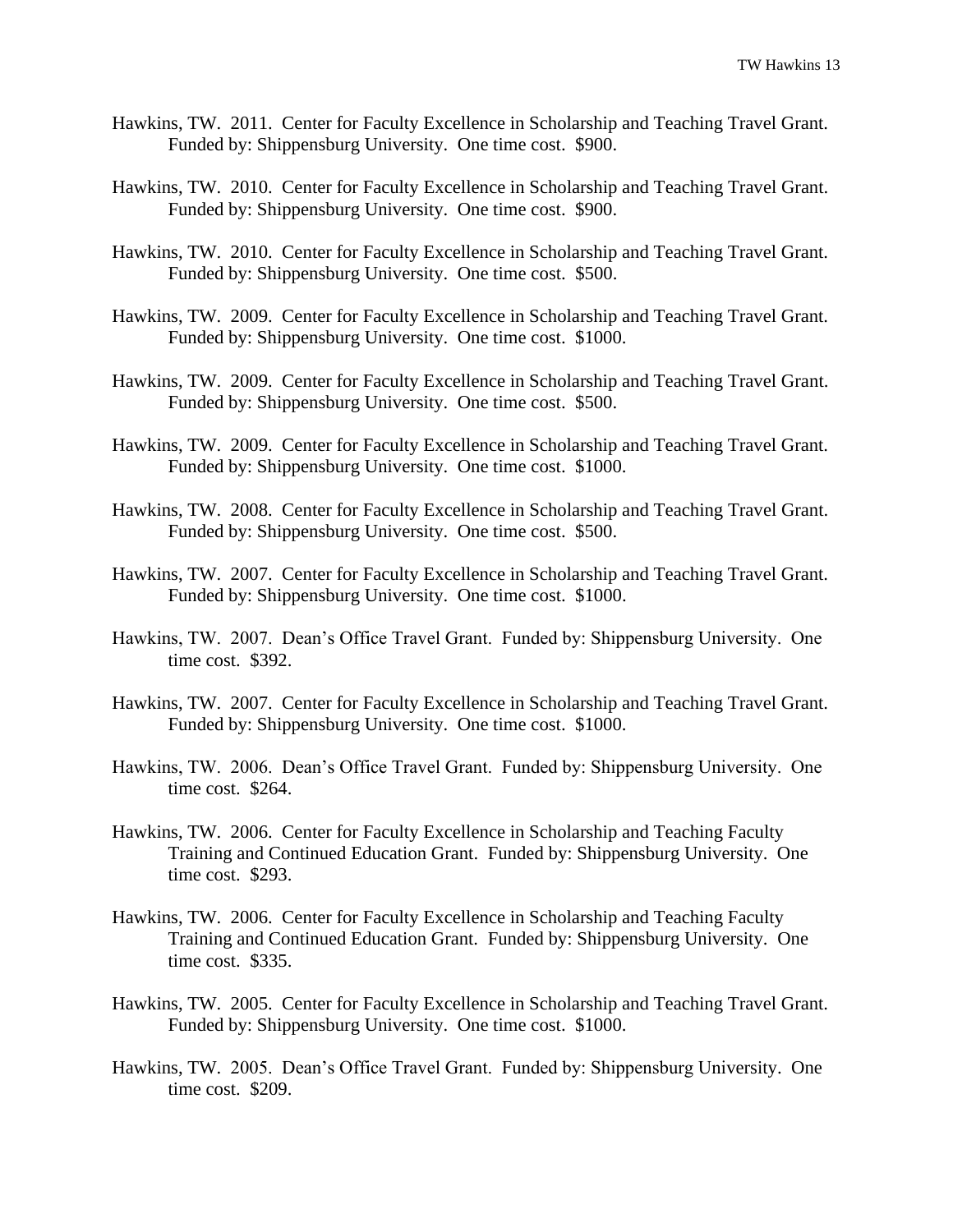Hawkins, TW. 2004. Center for Faculty Excellence in Scholarship and Teaching Travel Grant. Funded by: Shippensburg University. One time cost. \$900.

# **COURSES TAUGHT**

Shippensburg University ESS 108: Conservation of Natural Resources; 40 students ESS 108 online: Introduction to Environmental Sustainability (formerly Conservation of Natural Resources); 25 students ESS 111: Introduction to the Atmosphere; 40 students ESS 111/HON 142: Honors Introduction to the Atmosphere; 20 students ESS 355: Meteorology; 30 students ESS 404: Applied Meteorology and Climatology; 30 students GEO 226: Hydrology; 35 students GEO 503: Fundamentals of Geoenvironmental Research (grad): 20 students GEO 522: Geoenvironmental Hydrology (graduate): 12 students

#### Arizona State University

GPH 314: Global Change; 100 students GPH 111: Introduction to Physical Geography; 160 students GPH 215 Laboratory: Introduction to Climatology; 20 students GPH 213 Laboratory: Introduction to Meteorology; 35 students GPH 111 Laboratory: Introduction to Physical Geography; 35 students

#### **GRADUATE THESES**

- Kurtis Walker (Advisor). 2018. Impact of Larger and More Severe Wildfires on PM<sub>2.5</sub> Concentrations in Western Oregon (2005-2015).
- Joe Gallella (Committee Member). 2016. Slackwater Sedimentation at Laughlin Milldam, Newville, Pennsylvania.
- Ashley Moyer (Advisor). 2016. Assessing the Impact of the Susquehanna River on Harrisburg's Urban Heat Island.
- Gon Park (Advisor). 2014. Using Cost-Benefit Analysis and Building Compactness to Determine the most Cost Effective Buildings to Install Green Roofs in Harrisburg, Pennsylvania
- Sara Grise (Biology) (Committee Member). 2013. The Effect of Projected Climate Change on Invasive Species in Pennsylvania.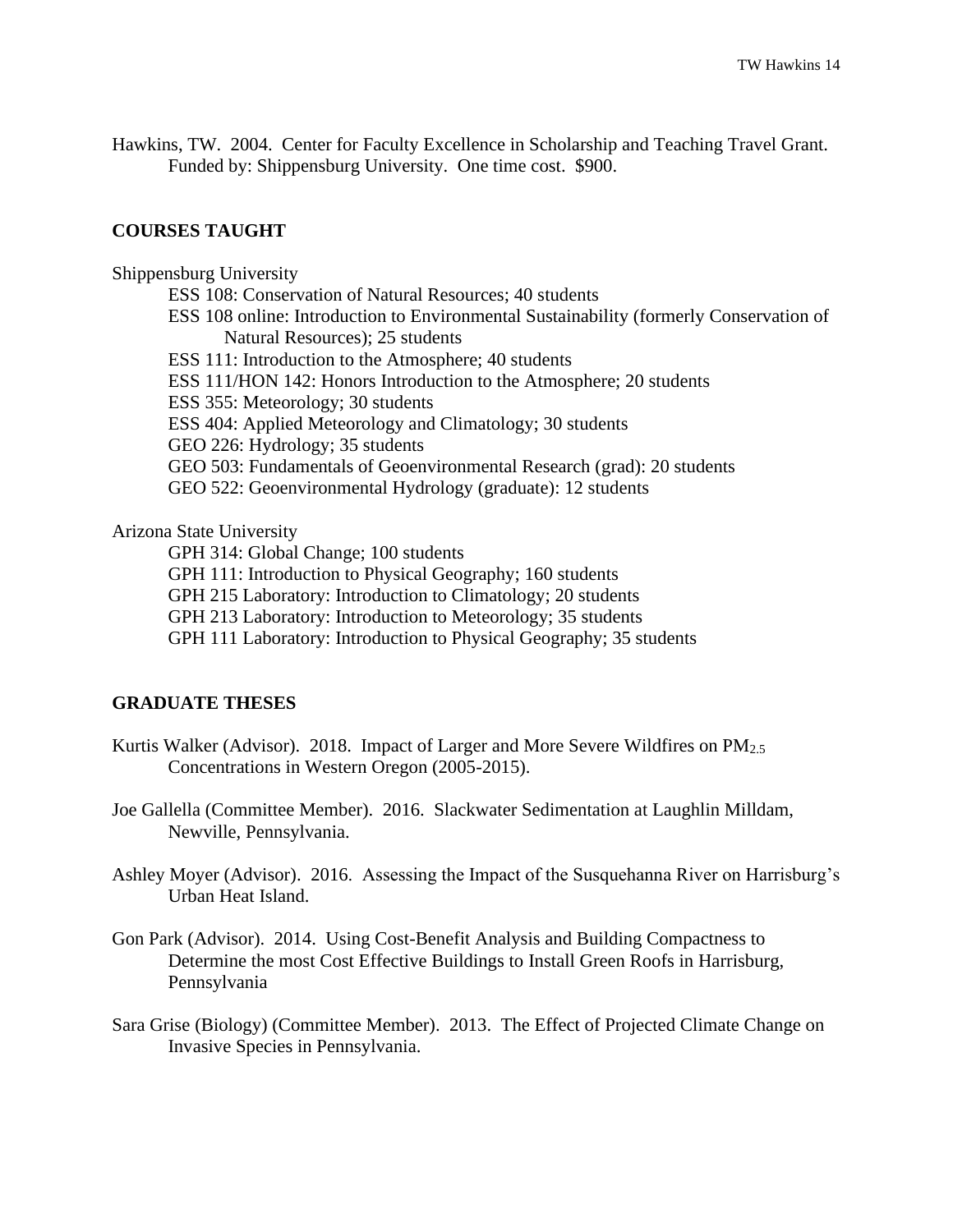- Bill Pompeii (Advisor). Spring 2010. Assessing Urban Heat Island Mitigation using Green Roofs: A Hardware Scale Modeling Approach.
- A.J. Beck (Advisor). Fall 2009. A Comparison of Selected Wisconsin Counties Using an Atmospheric Hazard Vulnerability Assessment.
- Gary Lasako (Committee Member). Fall 2009. Investigating the Influence of Geology on Carbonate Spring Response in the Cumberland Valley, Pennsylvania.
- Jeff Humpton (Committee Member). Fall 2009. Monitoring and Evaluation of a Small Urban Stream Restoration Project in Harrisburg, Pennsylvania.
- Adrienne Smith (Committee member). Spring 2007. Air Quality and Cardiovascular Mortality in Pennsylvania.
- Melissa Mimna (Committee member). Spring 2007. Modeling and Field Monitoring the Effects of Impervious Surfaces on Maximum Stormwater Runoff Temperatures: Investigation of the Shippensburg University of Pennsylvania Campus.
- Hannah Kubach (Advisor). Did not finish for personal reasons. Microclimatology and Wine Grape Quality in Adams County Pennsylvania.
- Amy Lee (Advisor). Did not finish for personal reasons. Greenhouse Gas Inventory for Shippensburg University.

#### **GRADUATE SEMESTER RESEARCH PROJECTS**

- Agni Mitra. 2020. Hydroclimatic Analysis of Wet and Dry Periods for the Delaware River Basin associated with Projected 21st Century Climate Change.
- Cody Frick. 2015. North Atlantic Hurricane Track Climatology.
- Michael Griesemer. 2014. Energy Audit of Rife Alumnae House.
- Kevin Eaton. 2014. Assessing the Microclimate of Seth Grove Stadium.
- Kate Shuren. Spring 2011. Assessing Climate Change on the Susquehanna River Basin.
- Brad Austin. Spring 2010. Simulating Streamflow and the Effects of Climate Change on the Savage River, Maryland.
- Olivia Braun. Spring 2010. The Impact of Agricultural Growth on a Small Rural Urban Heat Island.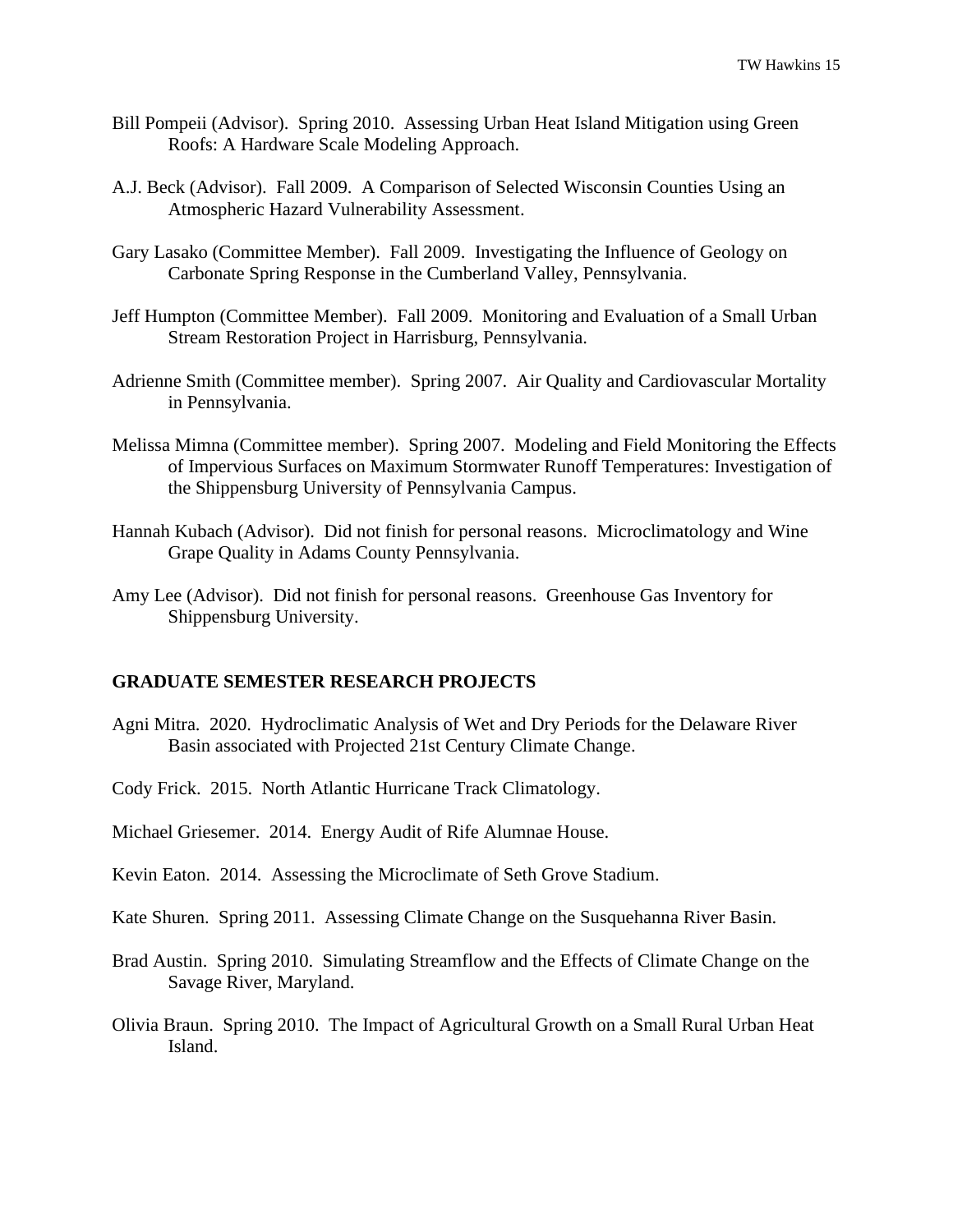- Danielle Doyle. Fall 2007. The Urban Heat Island of a Small City: The Case of Shippensburg, Pennsylvania.
- Sharvari Patwardhan. Fall 2007. Hurricane Preparedness and the Medical Community.
- Tara Gettig. Spring 2007. Climatological Considerations of Raptor Migration Patterns.
- John Gustkey. Spring 2005. Computer Programming of Water Budget Algorithms.

### **UNDERGRADUATE SEMESTER RESEARCH PROJECTS**

- Braden Brunning. 2016. Using Thermal IR Imagery to Assess Temperature Differences Associated with Different Land Uses.
- Carl Seils. 2015. Assessing Light Pollution around Shippensburg.
- Sam Gau. Spring 2014. Thermal Imaging of Shippensburg University.
- Hugh Lewis. Spring 2011. Assessment of Spring Flow Monitoring for Hornbaker Spring and Wetland.
- Lisa Rundall. Fall 2009. Meteorological Conditions and Air Quality in Carlisle, PA.
- Jim Spatz. Fall 2008. Shippensburg University's Greenhouse Gas Emissions.
- Kayla Kiphart. Spring and Fall 2008. Teaching Upper Atmosphere Meteorology in Two and Three Dimensions.
- Sarah Stengl. Spring 2008. Climate history and its effects on the growth of Red Oak (*Quercus rubra*) and Pin Oak (*Quercus palustris)* within the Cumberland Valley, Pennsylvania.

Kris Goetz. Fall 2006. Evaporation Rates from Long Pine Reservoir.

Roberta Kline. Fall 2006. Chambersburg's Urban Heat Island.

#### **SERVICE**

#### **Departmental**

Chair Strategic Planning Committee, Department of Geography and Earth Science, Shippensburg University, May 2020-Present.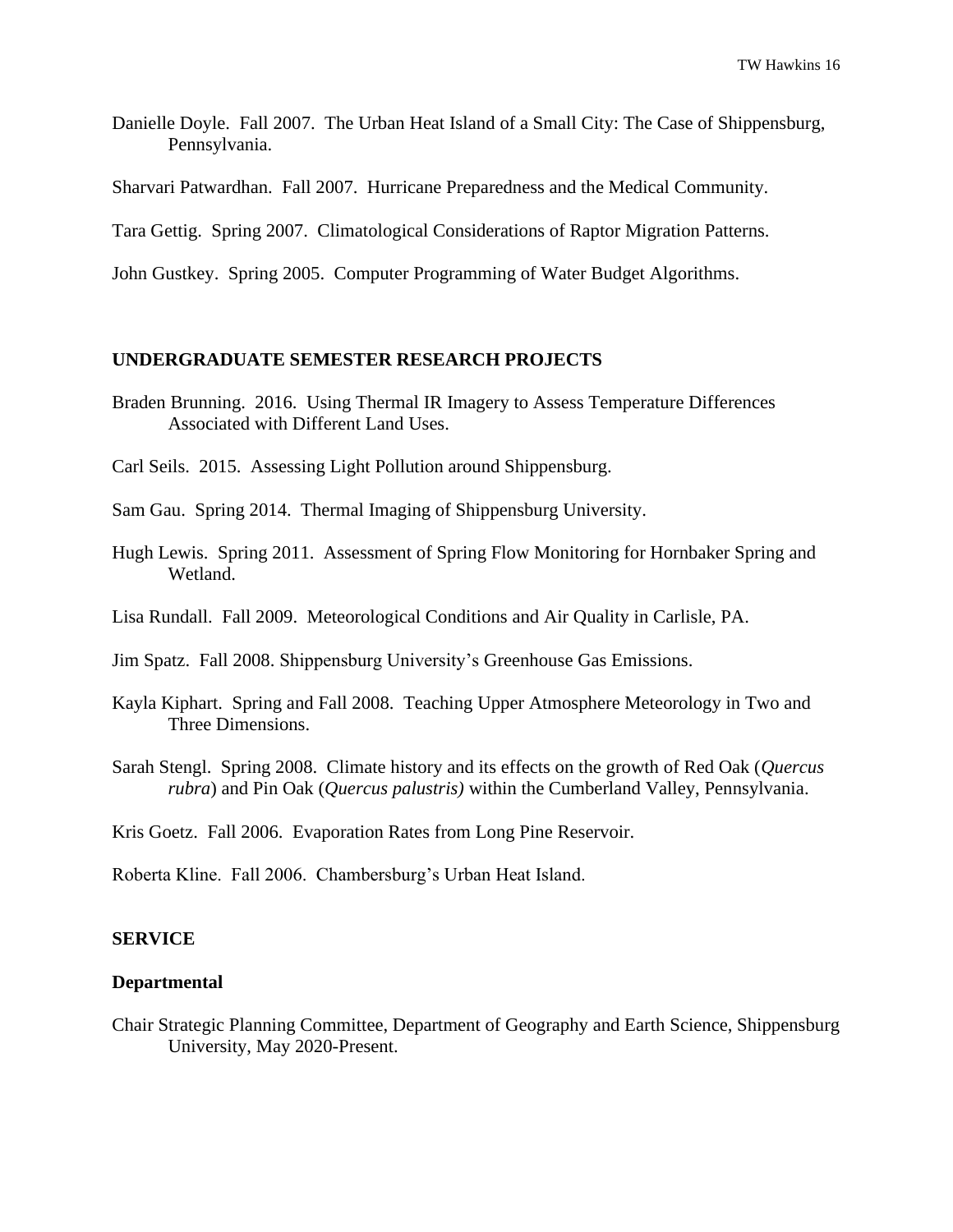- Member Curriculum Committee, Department of Geography and Earth Science, Shippensburg University, August 2004-Present.
- Faculty Mentor to Russel Hedberg, Department of Geography and Earth Science, Shippensburg University, August 2018-December 2018.
- Graduate Program Coordinator, Department of Geography and Earth Science, Shippensburg University, January 2007-December 2016.
- Interim Department Chair, Department of Geography and Earth Science, Shippensburg University, August 2011-December 2011.
- Advisor Gamma Theta Upsilon Honor Society Faculty, Department of Geography and Earth Science, Shippensburg University, August 2005-August 2011.
- Faculty Mentor to Jennifer Granger, Department of Geography and Earth Science, Shippensburg University, August 2009-December 2009.
- Faculty Mentor to Joseph Zume, Department of Geography and Earth Science, Shippensburg University, August 2007-May 2008.
- Search Committee Member, Department of Geography and Earth Science, Shippensburg University, August 2006-January 2007 (Joseph Zume).
- Search Committee Member, Department of Geography and Earth Science, Shippensburg University, August 2006-January 2007 (Mary Lemke).
- Search Committee Member, Department of Geography and Earth Science, Shippensburg University, October 2005-February 2006 (Sean Cornell).
- Graduate Student Representative, Department of Geography, Arizona State University, August 2002-September 2003. Elected by peers to be liaison between graduate students and faculty.
- Search Committee Member, Department of Geography, Arizona State University, September 2002-April 2003. Graduate student member of search committee to hire surface water specialist.
- Brown Bag Series Coordinator, Department of Geography, Arizona State University, May 2001- September 2002. Organized speakers for lunchtime presentations.
- Teaching Assistant Trainer, Department of Geography, Arizona State University, August 2000. Organized and presented introduction for incoming teaching assistants.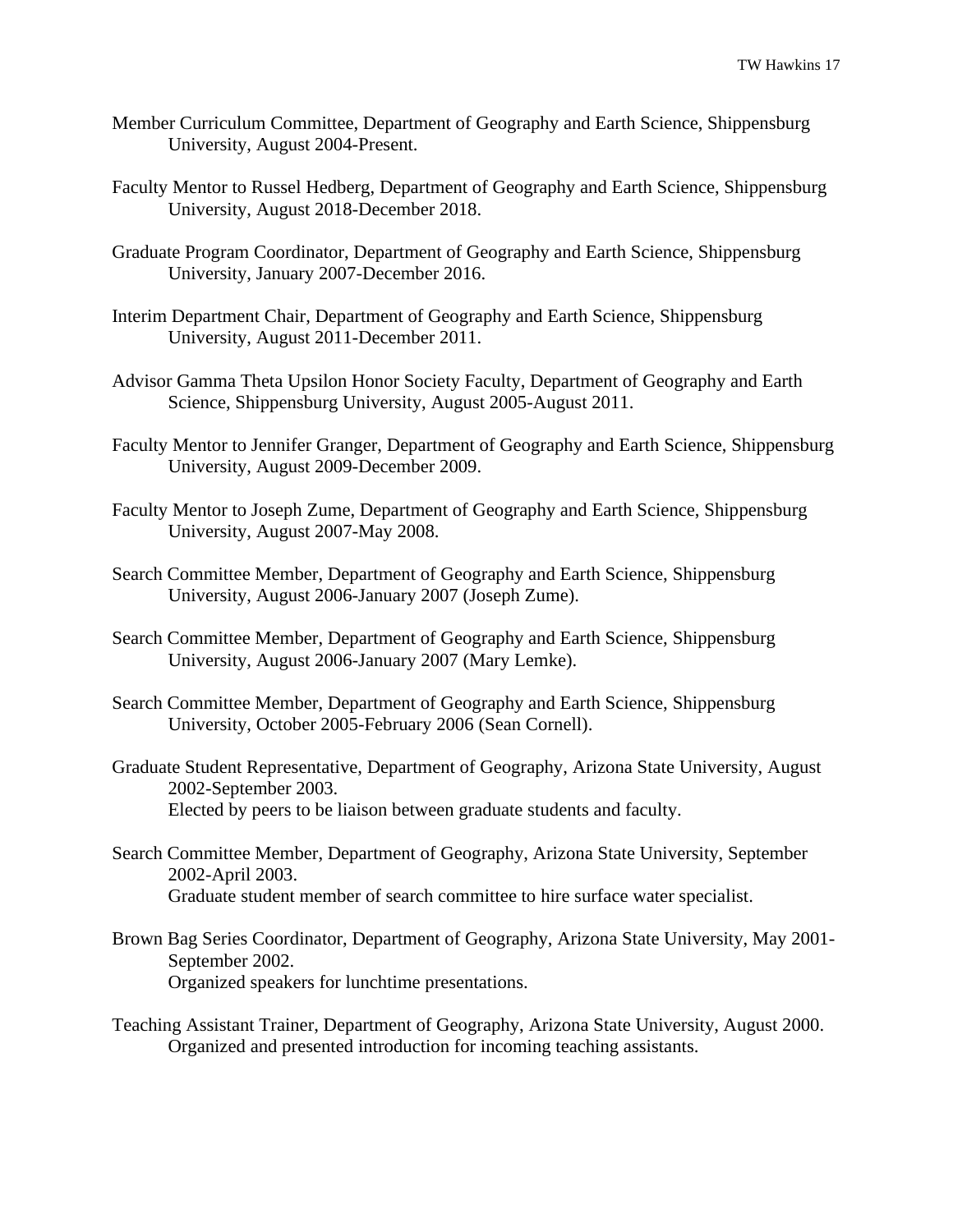## **University**

- Member PASSHE Sustainability Development Task Force, Shippensburg University, August 2020-Present.
- Member Distance Education Subcommittee, Shippensburg University, August 2018-Present.
- Member Environmental Steering Committee, Shippensburg University, August 2006- Present.
- Member Organizational Development and Leadership (ODL) Advisory Committee, August 2010-present.
- Member Dean's Advisory Council for Graduate School, Shippensburg University, August 2007- Present.
- Member University Curriculum Committee, Shippensburg University, August 2015 May 2017.
- Member Search Committee for Associate Dean (STEM) of the College of Arts and Sciences, Shippensburg University, November 2017 - May 2018.
- Member Graduate Council, Shippensburg University, August 2007- December 2016.
- Member Graduate Council Graduate Assistant Allocation Subcommittee, August 2009-May 2011.
- Secretary University Curriculum Committee, Shippensburg University, August 2010 May 2011.
- Member University Curriculum Committee, Shippensburg University, August 2009 May 2011.
- Co-Chair of Environmental Steering Committee, Shippensburg University, August 2007- May 2011.
- Representative to APSCUF Representative Council, Shippensburg University, August 2006 May 2011.
- Member Graduate Research Advisory Committee, August 2009- May 2011.
- Presenter at Shippensburg University Academic Day First-Year Orientation, August 2010.
- Chair of Graduate Council Website Advisory Subcommittee, August 2008-May 2010.
- Member Graduate Council Graduation Speaker Selection Subcommittee, August 2008-May 2009.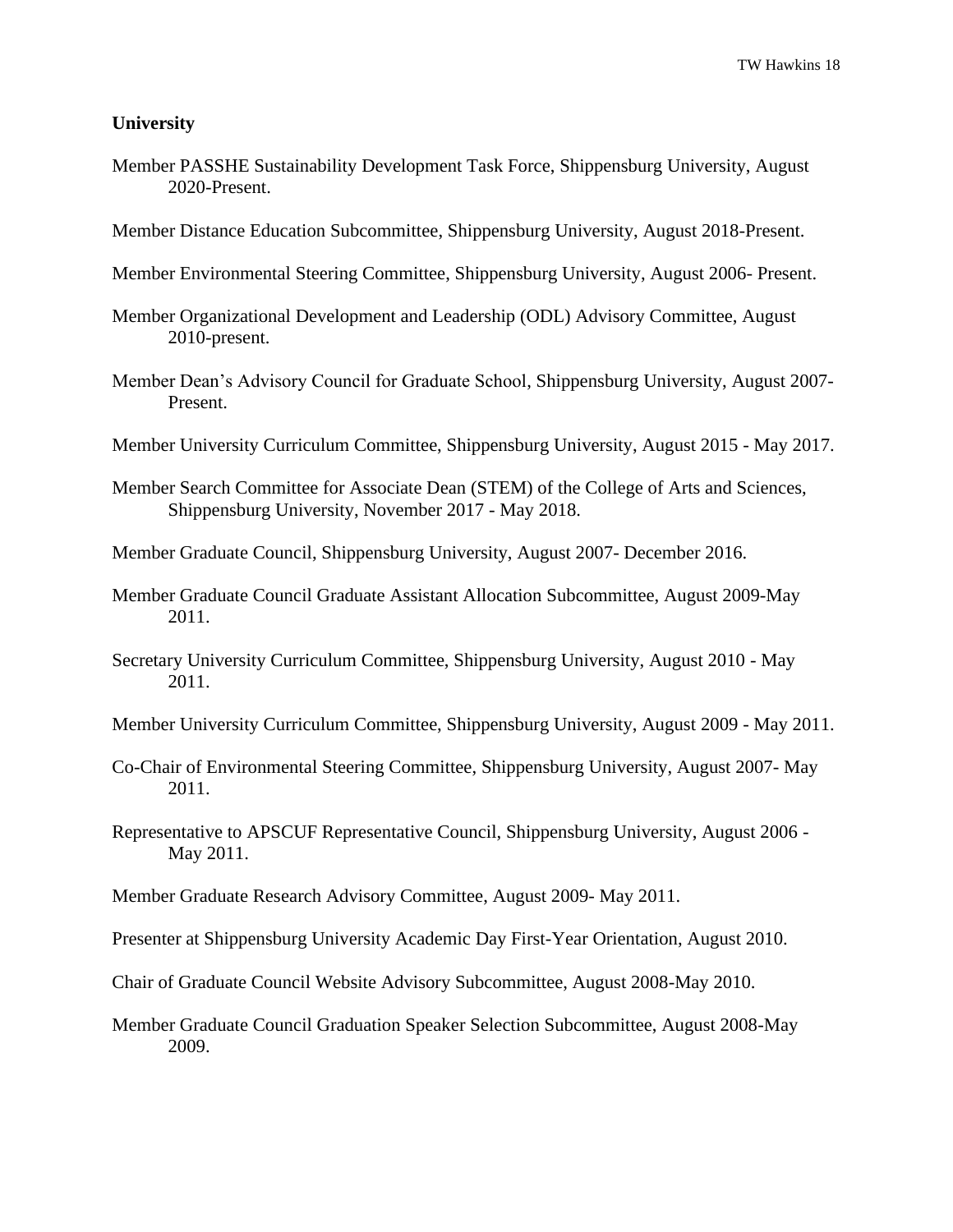- Panelist for climate change discussion sponsored by Honors College, Shippensburg University, April 2008.
- Panelist for climate change discussion sponsored Public Relations Student Society of America (PRSSA), Shippensburg University, April 2008.
- Mentor for Thurgood Marshall Mentor Program, Shippensburg University, August 2006- May 2007.
- Academic Day First Year Student Discussion Facilitator, Shippensburg University, August 2005.

# **Discipline**

- Regional Councilor and National Executive Committee Member Gamma Theta Upsilon, International Geography Honor Society, January 2011-Present.
- Editorial Board, *Geographical Bulletin*, January 2011-Present.
- Weather Observer, National Climatic Data Center's Cooperative Observers Network, August 2004-Present.
- Referee, Hydrological Processes, 2019.
- External Reviewer, University of Northern Iowa Department of Geography. March 2015.
- University Representative to Pennsylvania Environmental Resource Consortium, Shippensburg University, August 2005- October 2015. Treasurer August 2011- October 2015.
- Reviewer, Weather Analysis and Forecasting textbook, 2015.
- Reviewer, Environmental Science textbook, 2015.
- Referee, Journal of Applied Meteorology and Climatology, 2015.
- Referee, Middle States Geographer, 2015, 2018.
- Referee, Pennsylvania State System of Higher Education FPDC Grant, 2009, 2010, 2011, 2015.
- Referee, International Journal of Climate, 2004, 2013.
- Vice President Central Pennsylvania Clean Air Board, January 2010 August 2011.
- Executive Board Member Central Pennsylvania Clean Air Board, August 2009 August 2011.
- Executive Board Member, Pennsylvania Geographical Society, August 2005-August 2011.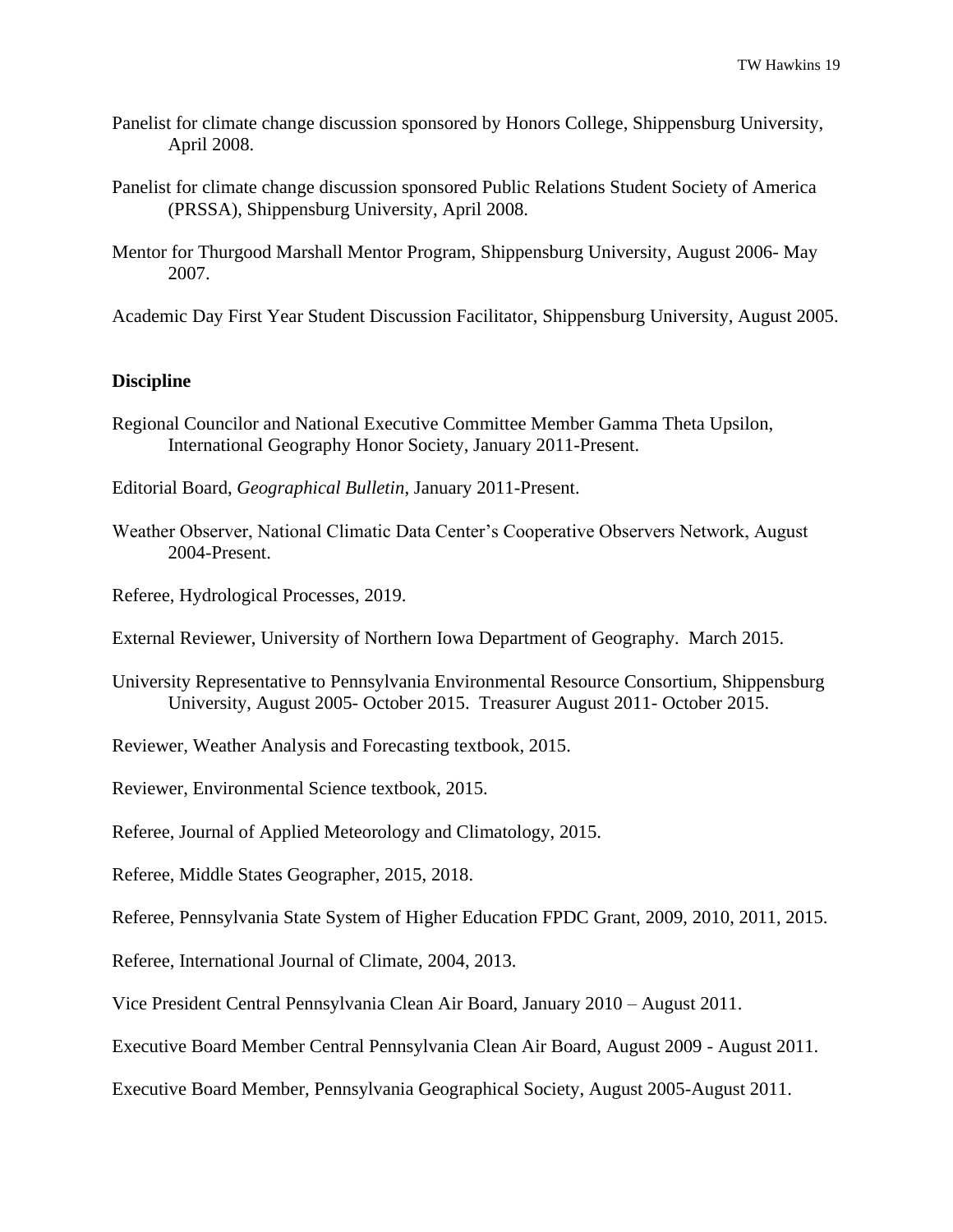Membership Committee, Pennsylvania Geographical Society, August 2005-August 2011.

- Panelist on Greenhouse Gas Inventories, Pennsylvania Environmental Research Consortium Climate Change and Energy Conference. Harrisburg, PA, 2011.
- Session Organizer, Association of American Geographer's Annual Meeting. Session Titles: Hydroclimate. 2008, 2009, 2010.
- Referee, Geographical Bulletin, 2010, 2011.
- Referee, Meteorology and Atmospheric Physics, 2010.
- Referee, Climate Research, 2009.
- External Reviewer, SUNY Geneseo Department of Geography. March 2009.
- Referee, Proteus (3 articles), 2009.
- Referee, GeoJournal, 2007.
- Referee, Weather and Climate Lab Manual for Pearson Education, 2007.
- Referee, Pennsylvania State System of Higher Education FPDC Grant, 2007.
- Referee, Pennsylvania State System of Higher Education FPDC Grant, 2007.
- Session Organizer, Association of American Geographer's Annual Meeting. Session Titles: Hydroclimate I, II, II, IV. 2007
- Referee, National Oceanic and Atmospheric Administration (NOAA)'s Climate Prediction Program for the Americas (CPPA) Funding Competition, 2006.
- Referee, Biometeorology, 2006.
- Referee, Geophysical Research Letters, 2006.
- Referee, National Science Foundation, Hydrologic Sciences Division Funding Competition, 2005.
- Referee, National Oceanic and Atmospheric Administration (NOAA)'s Climate Prediction Program for the Americas (CPPA) Funding Competition, 2005.
- Session Chair, Pennsylvania Geographical Society Annual Meeting. Session Title: Parameterization Procedures in the Atmosphere. 2005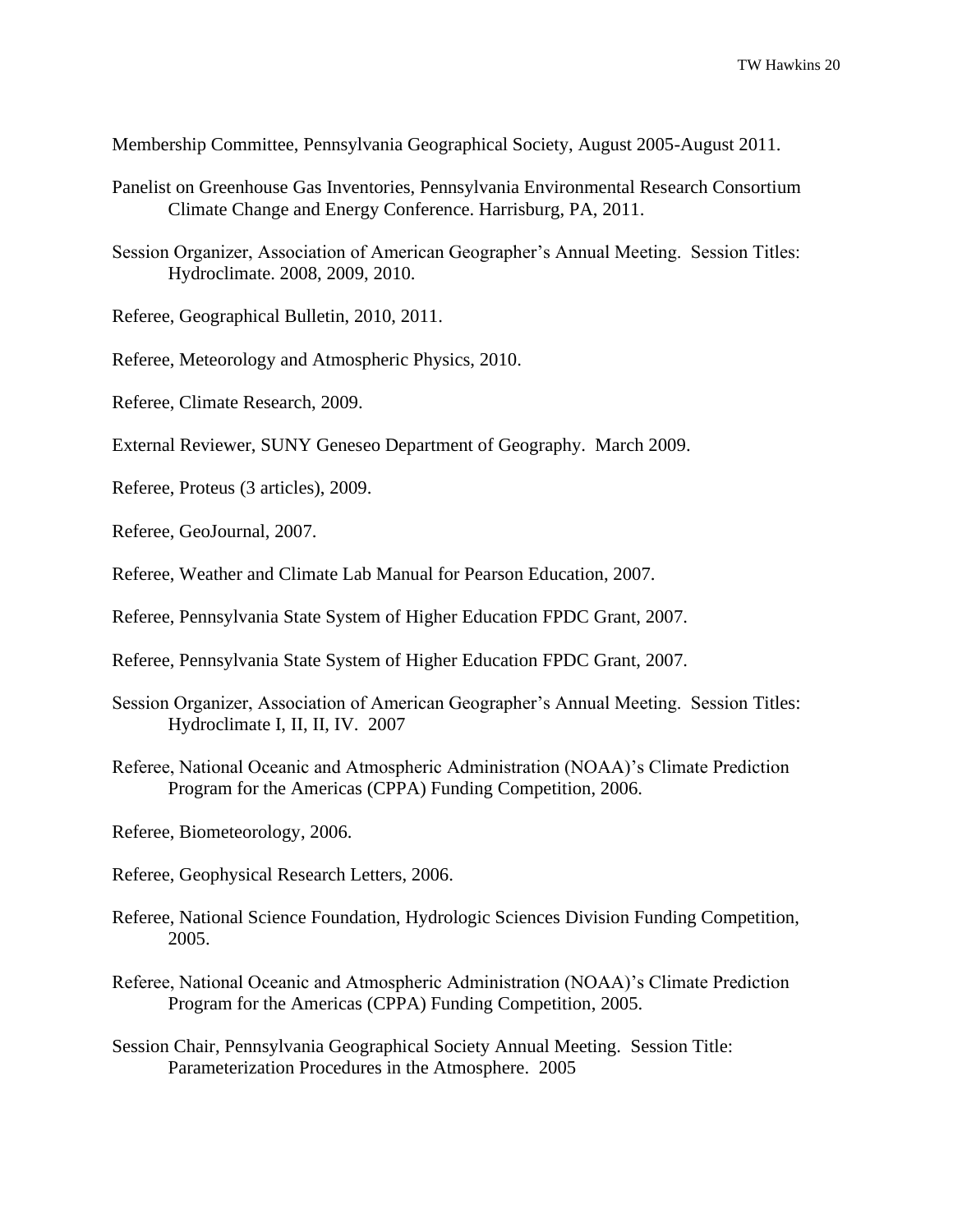Panel Organizer, Association of American Geographer's 101<sup>st</sup> Annual Meeting. Panel Title: The Role of A field Exam in Geographic Education. 2005

Referee, Journal of Climate, 2003.

Treasurer, Central Arizona-Phoenix Chapter of the American Meteorological Society, May 2002-2004.

### **Community**

- Guest Speaker, Carlisle, PA Master Watershed Steward Training, April 2020. Title: Climate Change: Current Knowledge, Anticipated Impacts, Practical Solutions.
- Guest Speaker, Shippensburg, PA Shippensburg University Center for Land Use and Sustainability Climate Series, October 2019. Title: Climate Change: Current Knowledge, Anticipated Impacts, Practical Solutions.
- Guest Speaker, Shippensburg, PA Grace B Luhrs Elementary School, October 2017. Title: Air Pressure.
- Guest Speaker, Harrisburg, PA Infinity Charter School, January 2017. Title: Weather, Climate, and People.
- Guest Speaker, Mercersburg, PA Mercersburg Academy Leadership Symposium, March 2015. Title: Climate Change: Current Knowledge, Anticipated Impacts, Practical Solutions.
- Co-coordinator for Grace B. Luhrs Elementary School Overnight Environmental Education Camp (Camp GBLUES), Shippensburg PA, 2014-2018.
- Guest Speaker, Norfolk, VA St. Andrews Church, March 2010. Title: Climate Change: Current Knowledge, Anticipated Impacts, Practical Solutions.
- Host Clean Air Board of Central Pennsylvania community meeting. April 2010.
- Guest Speaker, Chambersburg, PA Mennohaven Retirement Home, March 2010. Title: Climate Change and Energy: Policies, Technology, and Economics.
- Guest Speaker, Clean Air Board of Central Pennsylvania, October 2010. Title: Weather Influences on Carlisle's Air Quality.

Panelist, Shippensburg, PA CBS 21 Weather Summit with Tom Russell, March 2009, 2010.

Guest Speaker, Chambersburg, PA Mennohaven Retirement Home, March 2009. Title: Climate Change: Current Knowledge, Anticipated Impacts, Practical Solutions.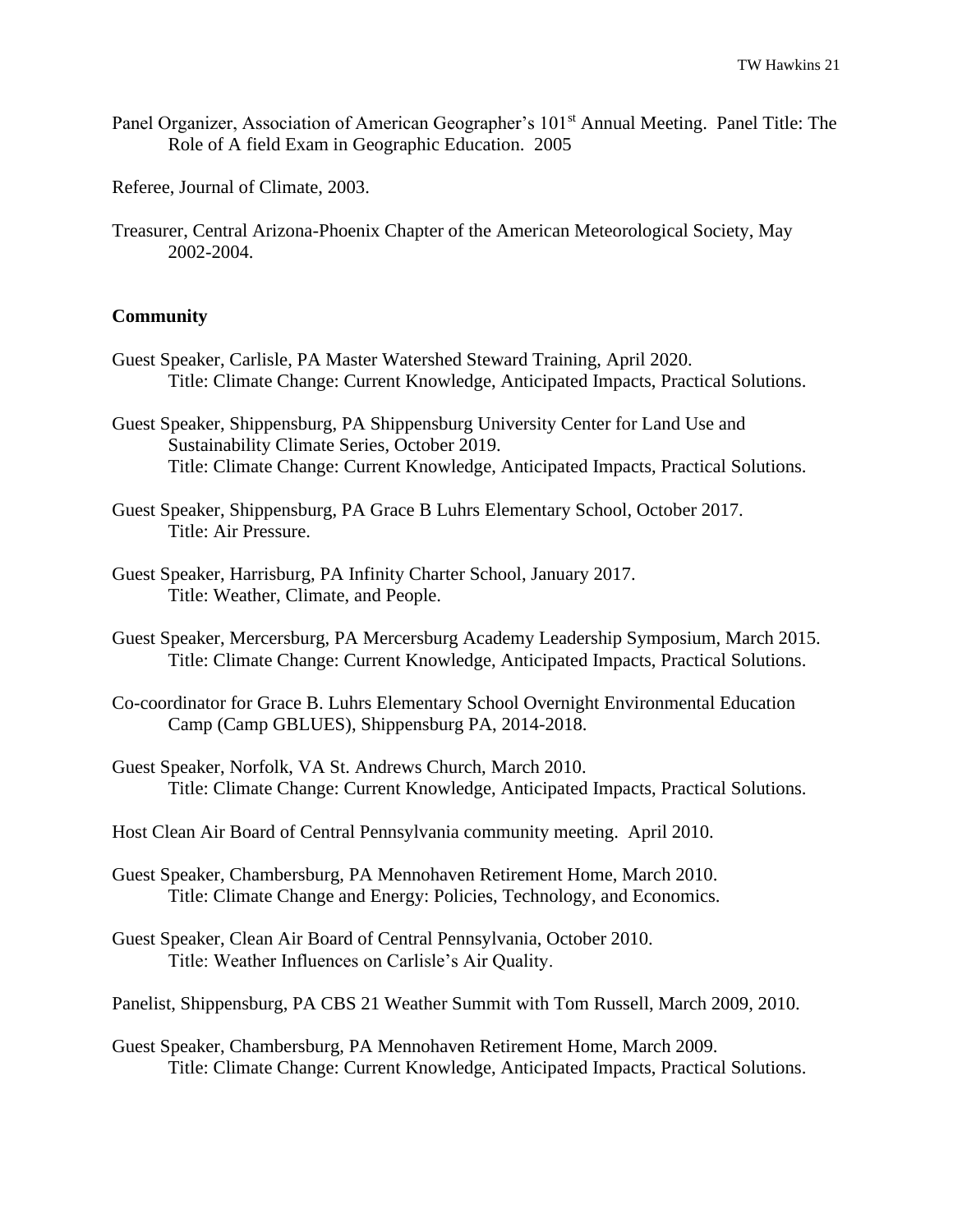- Guest Speaker, Shippensburg, PA St. Andrews Episcopal Church, March 2008. Title: Climate Change: Current Knowledge, Anticipated Impacts, Practical Solutions.
- Guest Speaker, Shippensburg, PA Chapter of Rotary Club, February 2008. Title: Climate Change: Current Knowledge, Anticipated Impacts, Practical Solutions.
- Guest Speaker, Norfolk, VA Church of the Ascension, January 2008. Title: Climate Change: Current Knowledge, Anticipated Impacts, Practical Solutions.
- Guest Speaker, Dickinson, PA Presbyterian Church, December 2007. Title: Climate Change: Current Knowledge, Anticipated Impacts, Practical Solutions.
- Guest Speaker, Shippensburg, PA Chapter of Lion's Club, April 2006. Title: Water Resources in the Cumberland Valley, Pennsylvania.
- National Geographic Geography Bee Volunteer, Department of Geography and Earth Science, Shippensburg University, April 2006. Administered questions and ran sessions at state bee.
- See ASU Volunteer, Department of Geography, Arizona State University, March 2003. University holds event for local children to experience ASU departments.
- Guest Speaker, Tempe Preparatory Academy, April 2000, 2001, 2002. Spoke to eighth grade Earth science classes about the world's monsoons.
- Earth Science Day Volunteer, Department of Geography, Arizona State University, October 1999 and 2001. University holds event for local children.
- National Geographic Geography Bee Volunteer, Department of Geography, Arizona State University, April 2000, 2002, and 2003. Administered questions and ran sessions at state bee.

#### **HONORS AND AWARDS**

- Fulbright Scholar Award to Barbados, The United States Department of State's Bureau of Educational and Cultural Affairs. August 2020
- Thomas Feeney Service Award, Department of Geography and Earth Science, Shippensburg University, May 2016
- Jack Benhart Research Award, Department of Geography and Earth Science, Shippensburg University, May 2015
- Technology and Library Services Award for Innovative Use of Technology, Shippensburg University, May 2015
- Jack Benhart Research Award, Department of Geography and Earth Science, Shippensburg University, May 2010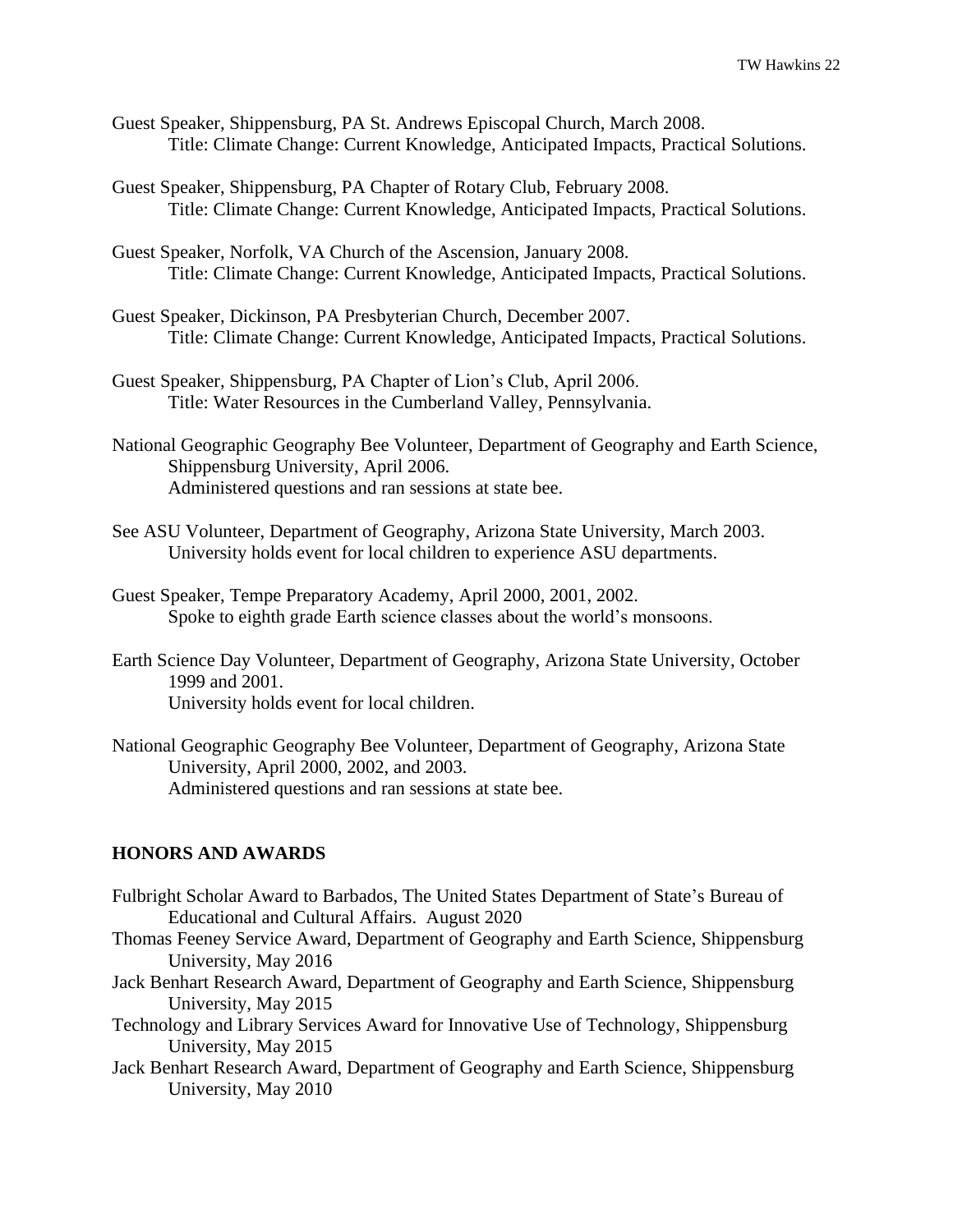Thomas Feeney Service Award, Department of Geography and Earth Science, Shippensburg University, May 2007 Jack Benhart Research Award, Department of Geography and Earth Science, Shippensburg University, May 2005 Climate Specialty Group student paper award 2nd place, Association of American Geographers, March 2003 Dean's Council Scholarship, Arizona State University, April 2002 University Graduate Scholarship, Arizona State University, August 2001-May 2004 Climate Specialty Group student paper award 3rd place, Association of American Geographers, February 2001 Regents Graduate Academic Scholarship, August 1999-May 2001 Weather Forecasting Hall of Fame, Arizona State University, December 1999 Phi Beta Kappa, Colgate University, Elected January 1998 Honors in Geography, Colgate University, May 1998 Charles A. Dana Scholar, Colgate University, May 1997 and May 1998 Alumnae Memorial Scholar, Colgate University, August 1994-May 1998 Dean's Award for Academic Excellence, Colgate University, August 1994-May 1998 Konosioni Society, Colgate University, May 1997 George Cobb Fellowship Nominee, Colgate University, September 1997 Affiliate Scholarship, Sea Education Association, May 1997 Patriot League Division I Athletic/Academic Honor Roll, Colgate University, December 1994, 1995, 1996, and 1997 Phi Eta Sigma, Colgate University, May 1995 Haskell-Schiff Memorial Chemistry Prize, Colgate University, May 1995

# **PROFESSIONAL DEVELOPMENT**

Quality Matters 7 Workshop Series: Teaching Online Certificate. Shippensburg University, November 5, 2020. National program on best practices for online education.

Delaware River Watershed Forum. Blue Bell, PA, 2016.

Pennsylvania Environmental Research Consortium Fall Conference: Engaging Sustainability. State College, PA, 2014.

Unidata Integrated Data Viewer (IDV) Workshop. Boulder, CO, 2013.

Unidata Users Workshop. Boulder, CO, 2012.

Chesapeake Modeling Symposium. Annapolis, MD, 2012.

Pennsylvania Environmental Research Consortium Fall Conference: Sustainability Strategies for Hard Economic Times. State College, PA, 2011.

The Sustainable Energy Fund Alternative Energy Conference. Center Valley, PA, 2011.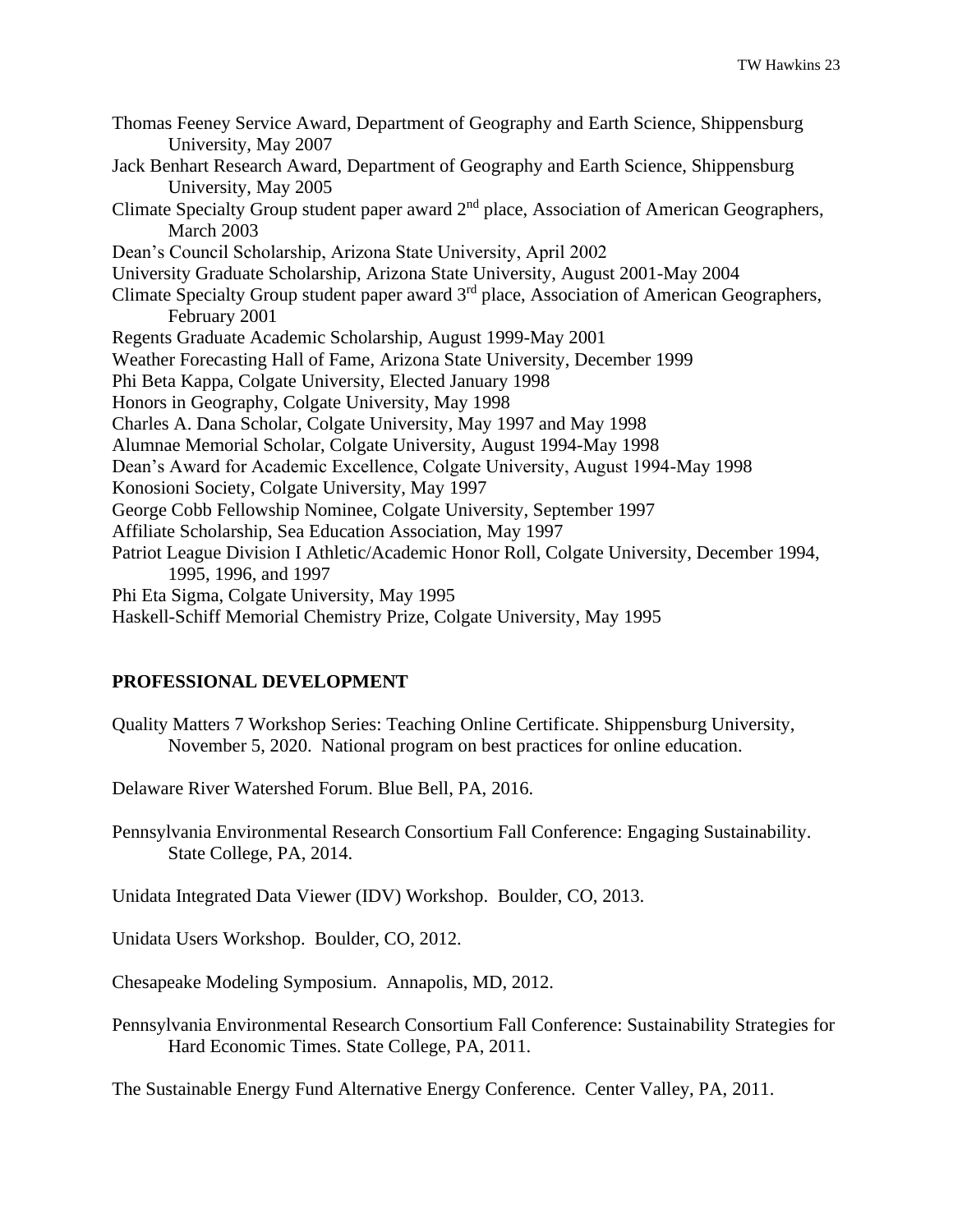- Pennsylvania Environmental Research Consortium Climate Change and Energy Conference. Harrisburg, PA, 2011.
- Quality Matters Workshop: Improving your Online and Blended Course. Shippensburg University, November 24, 2008. National program on best practices for online education.
- Quality Matters Workshop: Improving your Online and Blended Course. Shippensburg University, November 13, 2008. National program on best practices for online education.
- Advising Workshop: Advising for Scheduling. Shippensburg University, September 23, 2008.
- Quality Matters Workshop. Shippensburg University, September 17, 2008. National program on best practices for online education.
- Advising Workshop: General Education Advising. Shippensburg University, September 9, 2008.
- Teaching with Blackboard online course, Shippensburg University, November-December, 2006. Five week online course designed to enhance online instruction.
- The Geography Faculty Development Alliance, Workshop for Early Career College and University Faculty Teaching, University of Colorado, Boulder, CO, June 17-24, 2006. NSF funded workshop to prepare early career faculty
- Teaching Team, Shippensburg University, August 2004-May 2006 Monthly meeting with team members to discuss teaching strategies
- On the Cutting Edge, Early Career Faculty Workshop: Teaching, Research, and Managing your Career, College of William and Mary, Williamsburg, VA, June 8-13, 2005. NSF funded workshop to prepare early career faculty
- Preparing Future Faculty, Arizona State University, August 2002-May 2003 NSF and Pew Charitable Trust funded program to prepare doctoral students for careers in higher education

71st Western Snow Conference. Scottsdale, AZ. April 21-25, 2003

First International NCCR Climate Summer School, 2002 (invited but declined to attend)

#### **PROFESSIONAL MEMBERSHIPS**

American Association of Geographers American Meteorological Society American Geophysical Union American Water Resources Association